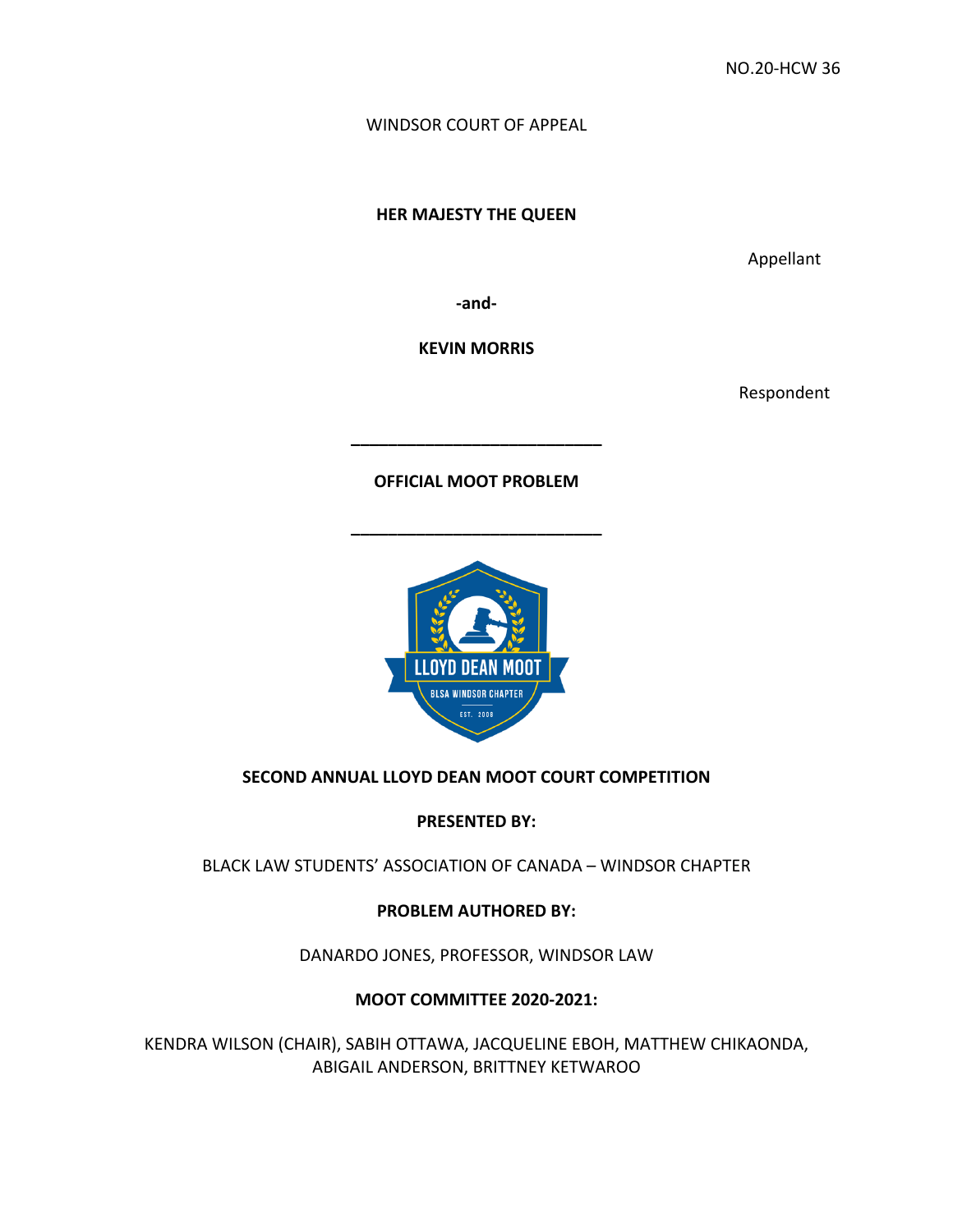## **Overview of the Moot Problem**

This moot problem is an appeal of a sentencing decision from the Windsor Superior Court of Justice to the Windsor Court of Appeal. At the Superior Court (lower court), the Respondent was given a 12 month sentence in prison for several firearm-related offences. The Crown has appealed the sentence. The primary issues are the role that Race and systemic racism, as mitigating factors, should play in determining a fit and just sentence, and the evidentiary role that Impact of Race and Culture Assessment (IRCA) reports should play in sentencing. These reports detail the social history of the offender and provide the Court with information on systemic anti-Black racism in the Canadian context, and how this reality contributed to the offender's appearance before the Court.

## **Instructions**

Moot participants will be divided into two teams. One team will represent the Appellant (the Crown) and the other team will represent the Respondent (Defence Counsel). We have provided preliminary legislative and case law research for the participants. These sources should provide the participants with a good starting point to draft their oral submissions.

## **Moot Questions**

Did the Windsor Superior Court *correctly* find that:

- 1) Race and systemic racism, as mitigating factors, should play a role in determining a fit and just sentence, and therefore warranted a reduced sentence?
- 2) Impact of Race and Culture Assessments (IRCA) establish an evidentiary link between the offence and the offender's degree of personal responsibility and could therefore have an evidentiary role in sentencing?

The Moot participants do not need to consider any *Charter* breaches. No outside research is permitted.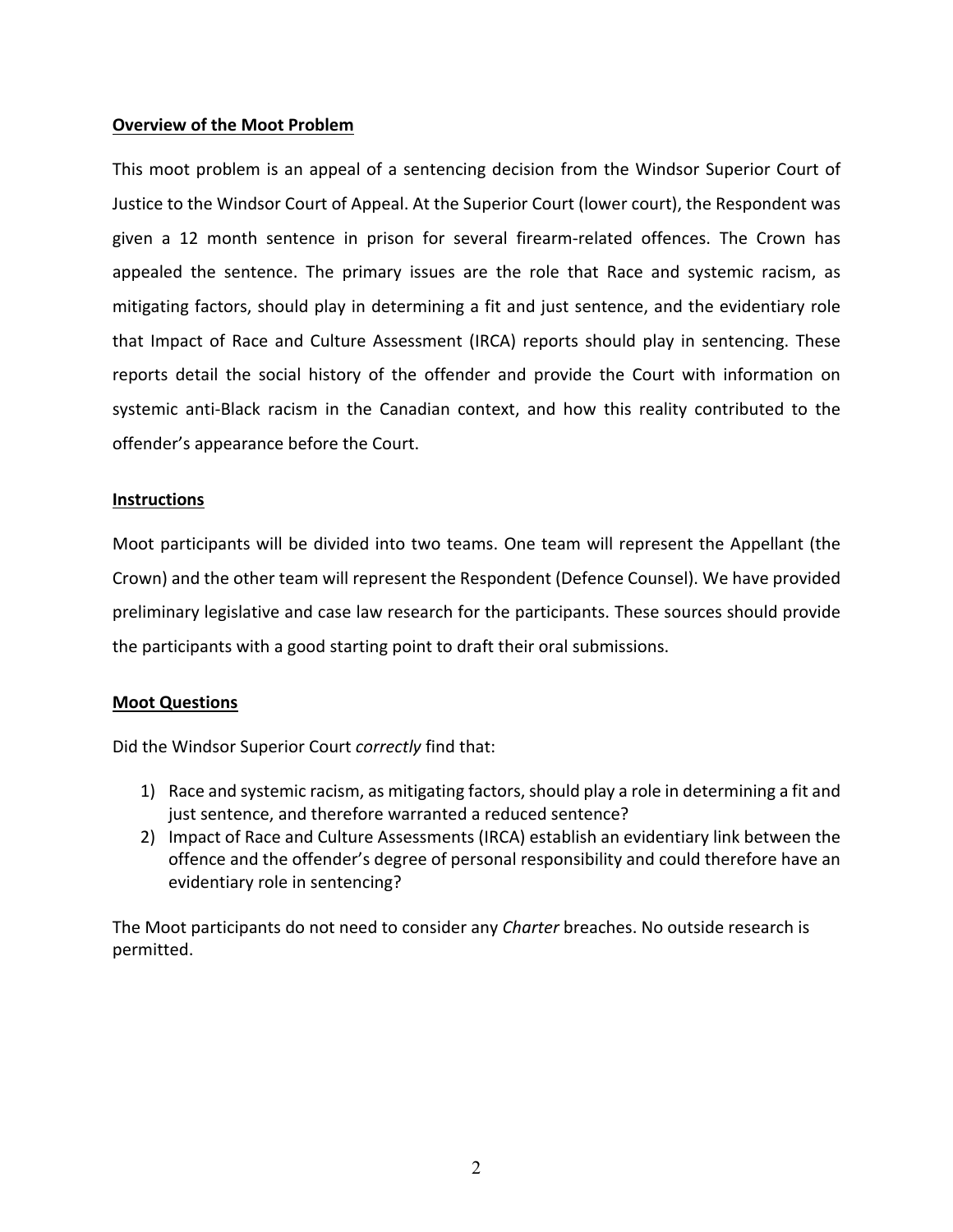#### **Facts**

- 1. Kevin Morris is a 26-year-old Black man of Jamaican heritage. Morris' parents had a combined yearly income of \$50,000.00, mostly tied to his father's employment. At the age of seven, Mr. Morris (Kevin's father) died from a brain aneurysm. His mother raised him and his siblings as a single parent. She worked in both labour and service jobs during Morris' childhood in order to make ends meet for their family. This led to her being absent from the home and required Kevin and his siblings to raise themselves.
- 2. Morris faced academic and disciplinary challenges in the school system. Early on, he was diagnosed with behavioural problems (anger, anxiety and impulsiveness) and intellectual disadvantages. Morris ultimately did not graduate from high school and was a victim of several incidences of violence in his neighbourhood as an adult, including stabbings. He has been diagnosed as an adult with Post Traumatic Stress Disorder and paranoia with anxiety. He has also spent some time in jail, in connection with past crimes.
- 3. On December 13, 2014, a call was made to the Toronto Police Service about a home invasion in Scarborough. As the police officers were attending to the scene, they encountered four Black males walking in a parking lot; this group of men included Morris. The officers were in plainclothes and were driving unmarked police cars. One officer stopped the group of men in the parking lot. Morris fled from the scene, and Detective Constable (D.C.) Moorcroft, who was driving in the parking lot as Morris was fleeing, accelerated in his vehicle to stop him. The pursuit concluded in a collision between Morris and D.C. Moorcroft's car, which resulted in Morris' foot being run over.
- 4. Despite the accident, Morris continued to evade officers by jumping over a fence into an adjacent parking lot, in a shopping mall complex. There, uniformed officers responding to the call saw Morris duck into a shadowy area outside of a large grocery store. Shortly after this, officers noticed that Morris was not wearing the jacket he had at the beginning of the pursuit. The officer gave chase on foot and eventually caught Morris. The area where Morris had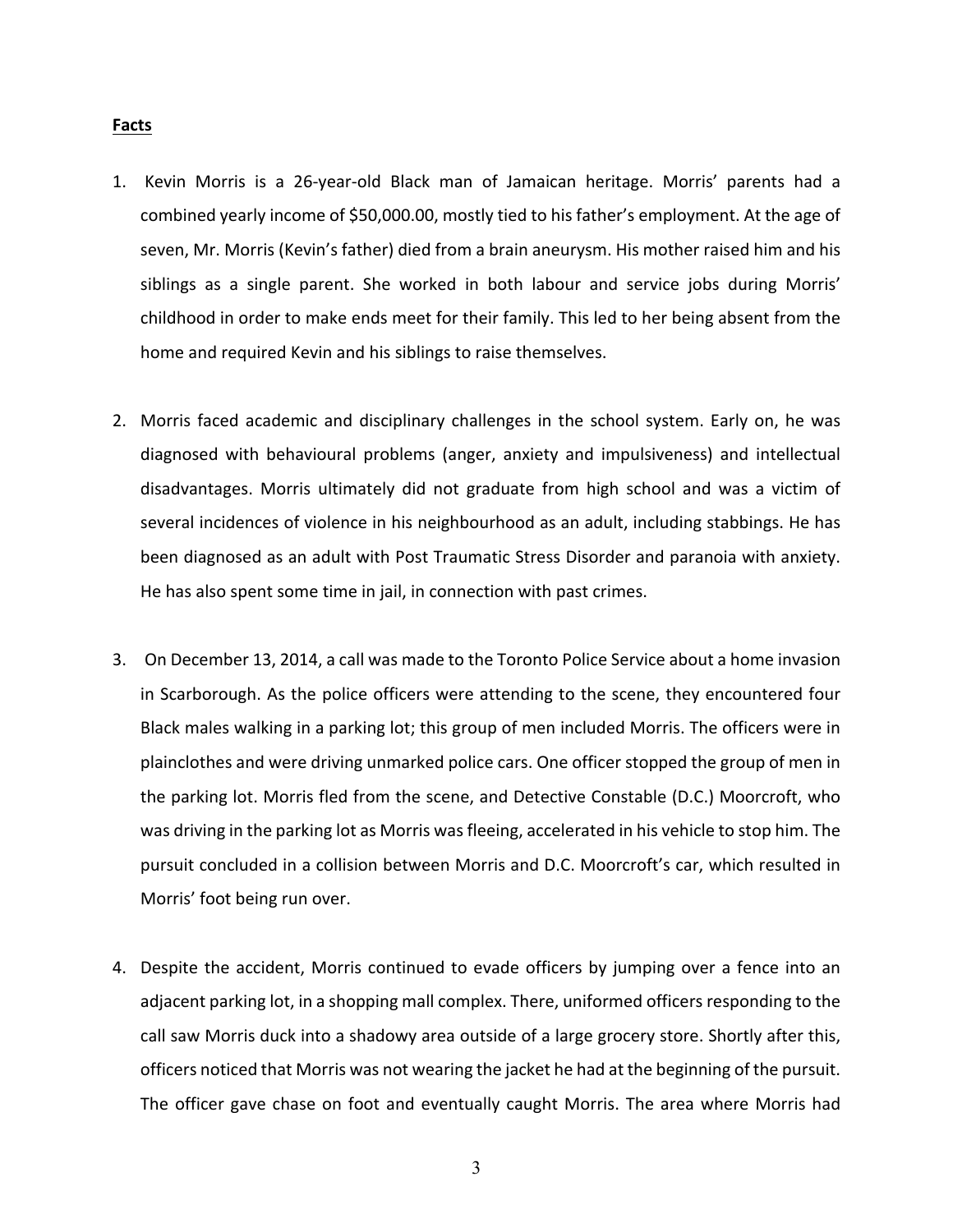disappeared from featured a small downward stairwell above a locked door. When officers arrived, they assumed it was unused due to a garbage bin found at the bottom of the stairwell. At the conclusion of the search in the area, officers' found Morris' jacket abandoned in a small pool of water, with a loaded revolver in the bottom left pocket.

- 5. Morris was charged with possession of an unauthorized firearm, possession of a prohibited firearm with ammunition, carrying a concealed weapon, and assaulting a peace officer with intent to resist arrest. At the Superior Court level, Morris was convicted by a jury on the first three charges and acquitted of the charge of assaulting a peace officer.
- 6. The Crown's position on sentencing was 4 4.5 years in jail. The Defence asked for 1 year in jail. The Defence asked the sentencing judge to take an approach that takes into account the problem we have in the unfair and disproportionate jailing of Black offenders. The defence presented the Court with two reports (Appendix A). One deals with anti-Black racism in Canadian society and the other deals with Morris' social history. The reports taken together is the Impact of Race and Culture Assessments (IRCA).
- 7. A similar approach was taken in *R v Jackson*, 2018 ONSC 2527. The Crown did not expressly disagree with this approach but argued that the principles of sentencing as they are traditionally applied supported their position on the sentence.
- 8. The judge convicted Morris and sentenced him to 15 months in jail. However, after considering the effect of the *Charter* breaches, mitigating factors of his life, particularly the anti-Black racism evidence, and issues of disproportionality, he reduced that sentence to 12 months.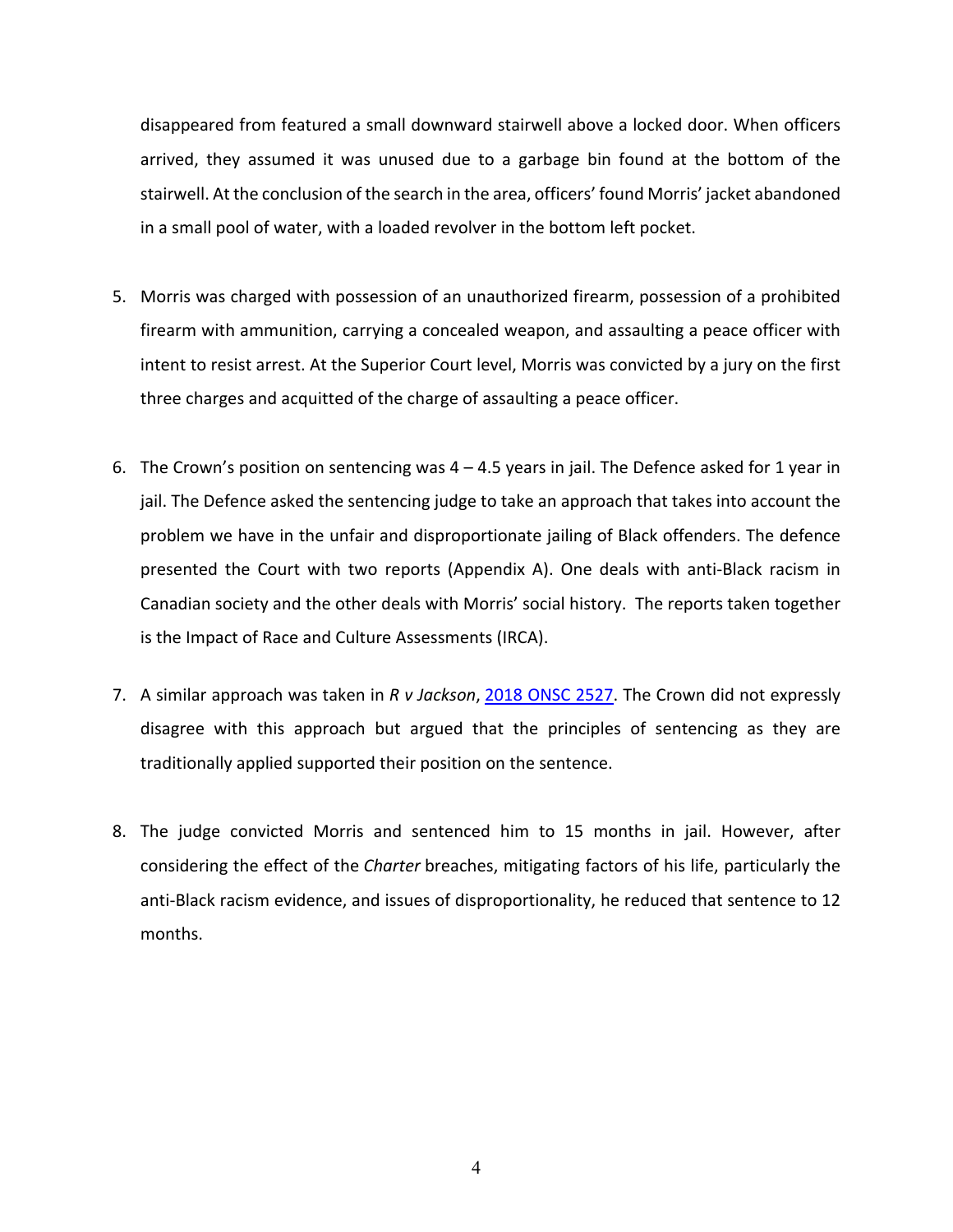## **RELEVANT STATUTORY PROVISIONS** *Criminal Code*, RSC 1985, c C. - 46 **SECTIONS Purpose and Principles of Sentencing**

## **Purpose**

**718.** The fundamental purpose of sentencing is to protect society and to contribute, along with crime prevention initiatives, to respect for the law and the maintenance of a just, peaceful and safe society by imposing just sanctions that have one or more of the following objectives:

- **(a)** to denounce unlawful conduct and the harm done to victims or to the community that is caused by unlawful conduct;
- **(b)** to deter the offender and other persons from committing offences;
- **(c)** to separate offenders from society, where necessary;
- **(d)** to assist in rehabilitating offenders;
- **(e)** to provide reparations for harm done to victims or to the community; and
- **(f)** to promote a sense of responsibility in offenders, and acknowledgment of the harm done to victims or to the community.

## **Fundamental principle**

**718.1** A sentence must be proportionate to the gravity of the offence and the degree of responsibility of the offender.

## **Other sentencing principles**

**718.2** A court that imposes a sentence shall also take into consideration the following principles:

- **(d)** an offender should not be deprived of liberty, if less restrictive sanctions may be appropriate in the circumstances; and
- **(e)** all available sanctions, other than imprisonment, that are reasonable in the circumstances and consistent with the harm done to victims or to the community should be considered for all offenders, with particular attention to the circumstances of Aboriginal offenders.

## **Relevant cases**

*R v Borde*, 2003 CanLII 4187 (ON CA). *R v Hamilton*, 2004 CanLII 5549 (ON CA). *R v Jackson*, 2018 ONSC 2527 (CanLII). *R v Brissett and Francis*, 2018 ONSC 4957 (CanLII). (see especially paras 54 – 72)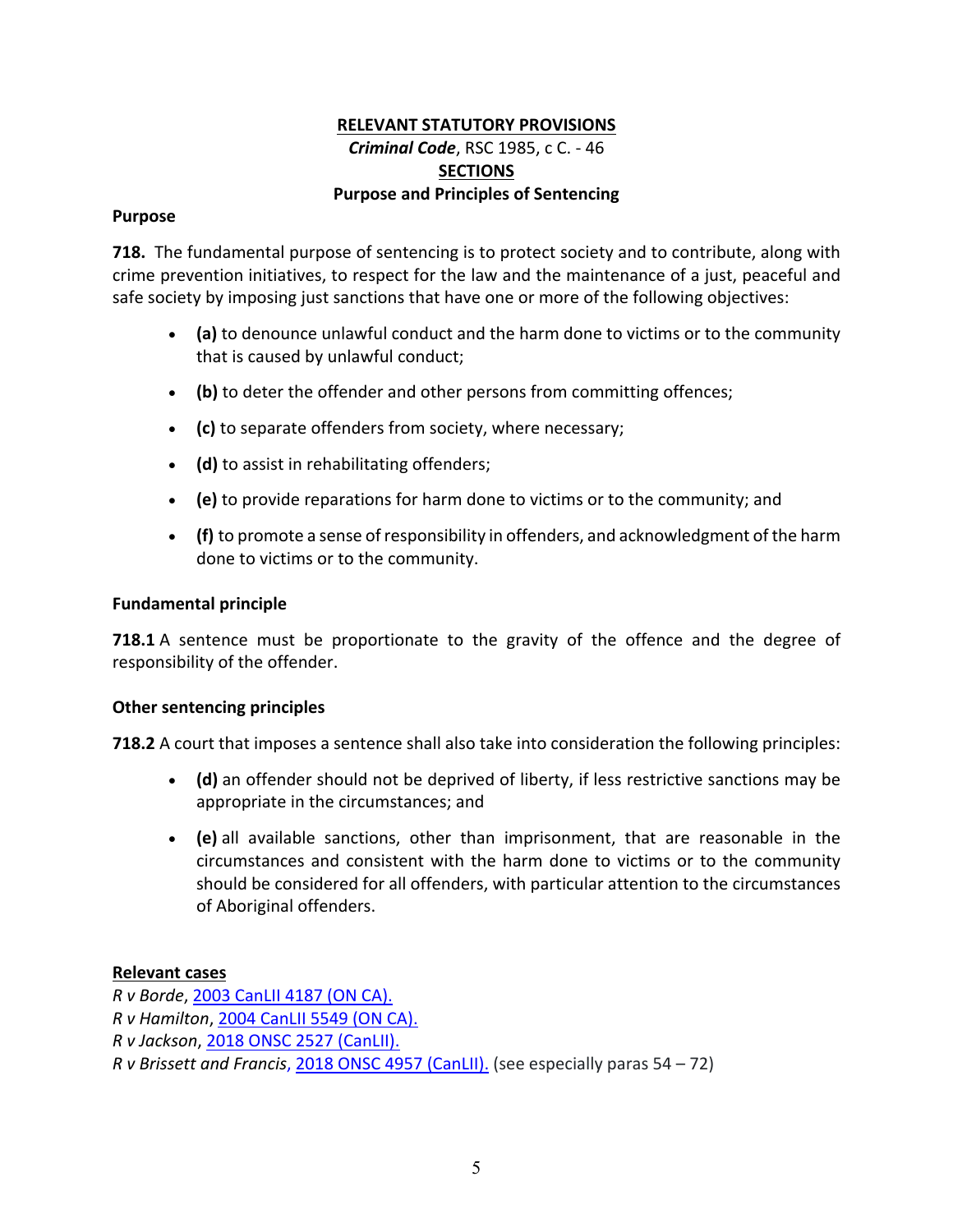### **APPENDIX A**

## **Expert Report on Crime, Criminal Justice and the Experience of Black Canadians in Toronto, Ontario**

### **Akwasi Owusu-Bempah, PhD**

Assistant Professor, Department of Sociology, University of Toronto

### **Camisha Sibblis RSW, MSW, PhD(c)**

Faculty of Social Work, York University

## **Dr. Carl James, PhD**

Professor, Jean Augustine Chair in Education, Community and Diaspora at York University, Fellow of the Royal Society of Canada

### **1. Introduction**

We have been asked by counsel for Mr. Morris to provide evidence and analysis of research relating to the existence and impact of Anti-Black racism in Canadian society generally and in the Toronto region in particular. The aim of this report is to assist the Court with understanding the conditions under which many Black people reside, receive education and employment, experience crime and the criminal justice system, and suffer from various forms of discrimination. When read in combination with Ms. Sibblis' analysis of Mr. Morris' life experiences, this report may also assist the Court in gaining a nuanced understanding of the social conditions and context that may have contributed to his involvement in the offence for which he is being sentenced. We have been apprised by counsel for Mr. Morris, Gail D. Smith, of the underlying facts related to Mr. Morris' finding of guilt. We have considered these facts in order to focus our contextual and social analysis.

#### **2. Our Analysis in Brief**

The over-representation of young Black men in the criminal justice system is increasingly acknowledged by scholars and policy-makers alike as an important social issue. Over the past several decades in Ontario, various task forces and commissions have drawn attention to the social factors known to increase involvement in crime and have identified evidence of systemic discrimination in key social institutions – from child welfare and education – to the operation of the justice system itself.

The present circumstances of Black Canadians have deep historical roots. The institution of slavery and of legalized segregation in Canada formed the basis for Black Canadians' initial relationship with the state and its people. While slavery and segregation served to underpin early economic and political structures, the ideas and assumptions on which they were based shaped the nature of social relations. As evidenced by public opinion polls, some of these beliefs and ideas are still present in the minds of Canadians – particularly those associating Black people with crime and violence. Indeed, racially prejudicial attitudes remain commonplace among Canadians. The continued existence of various forms of institutional racism that affect the lives of Black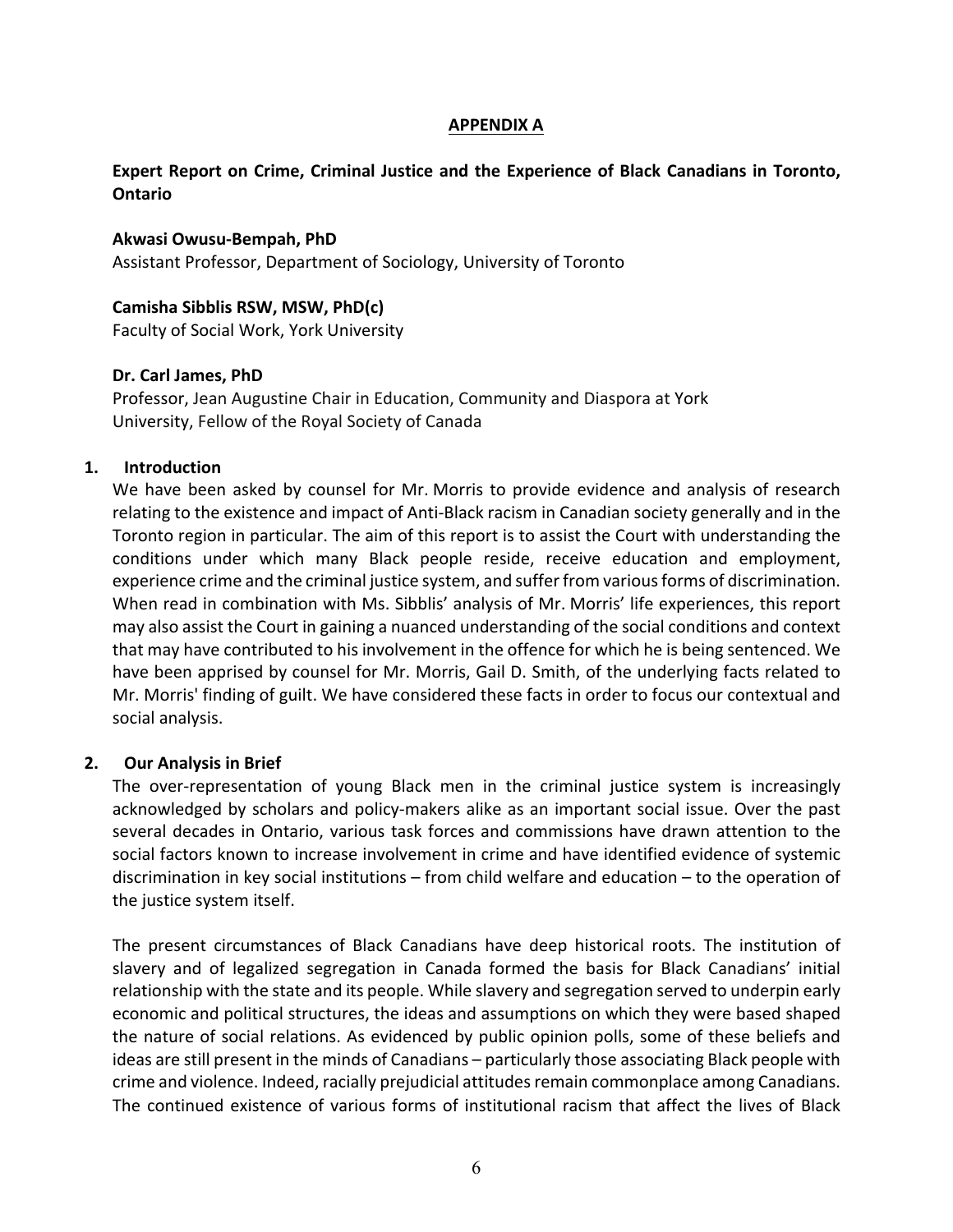Canadians is also underscored by the anti-racism initiates recently launched by the City of Toronto and the Government of Ontario.

For this reason, understanding  $-$  and redressing  $-$  criminal justice decisions lies in the social context where young Black men suffer racism, discrimination, and marginalization. It is impossible to understand the offending behaviour of young Black Canadians and their overrepresentation in the criminal justice system, without a broader consideration of the Black experience in Canada, past and present.

## **3. Anti-Black Racism in Ontario**

## HISTORICAL RECORD:

Colonialism and slavery structured Black Canadians initial relationships with the state and its institutions. This legacy continues to impact upon the lives of Black people in Canada, Ontario and Toronto.

People of African descent have a long history in Canada and have played an integral part in the formation of the nation. The first documented person of African descent in Canada, Mathieu Da Costa, served as a translator to French and Dutch explorers as early as 1609 (Winks, 1997). Black people were subsequently brought to Canada as slaves in a practice that lasted from the early 17<sup>th</sup> century until it was abolished in 1834 (Ibid). Many Blacks also arrived in Canada, and particularly Ontario, through the Underground Railroad, as fugitive slaves from the United States (Maynard, 2017). Most of Ontario's Black settlements were located in the Southern parts of the province in and around the Windsor, Chatham, London, St. Catherines and Hamilton areas. Others formed small groupings in Toronto and outside of Barrie, Owen Sound and Guelph. These closely concentrated Black communities served as a buffer against prejudice and discrimination from the White population. The historical record suggests that Black people in Canada were generally treated with hostility and disdain.

The fact that at least six of the first sixteen legislators of Upper Canada held slaves, provides insight into how early Canadian settlers viewed the Black population. As the institution of chattel slavery was predicated on the idea that the slaves were not human beings, it is reasonable to suggest that the initial experience of Black people in Canada was one of second class citizenship. Indeed, after slavery was abolished, Blacks experienced segregation (both legal and de facto) in education, employment, housing and other spheres of social life (Henry and Tator, 2005)[1]. These early experiences served to put Canada's Black population at a severe economic and political disadvantage, while simultaneously privileging White Canadians (Wortley and Owusu-Bempah, 2011). This history has also set the stage for the experience of more recent Black immigrants by creating a framework of anti-Black racism that continues to express itself across the various facets of Canadian society.

Canada, like many other Western nations, continues to carry the heavy burden imposed by a legacy of colonialism. As Morgan (2016) notes, a key feature of the experience of Black Canadians has been the simultaneous erasure of the contributions that Black people have made to this country along with the discrimination they have faced while making these contributions. The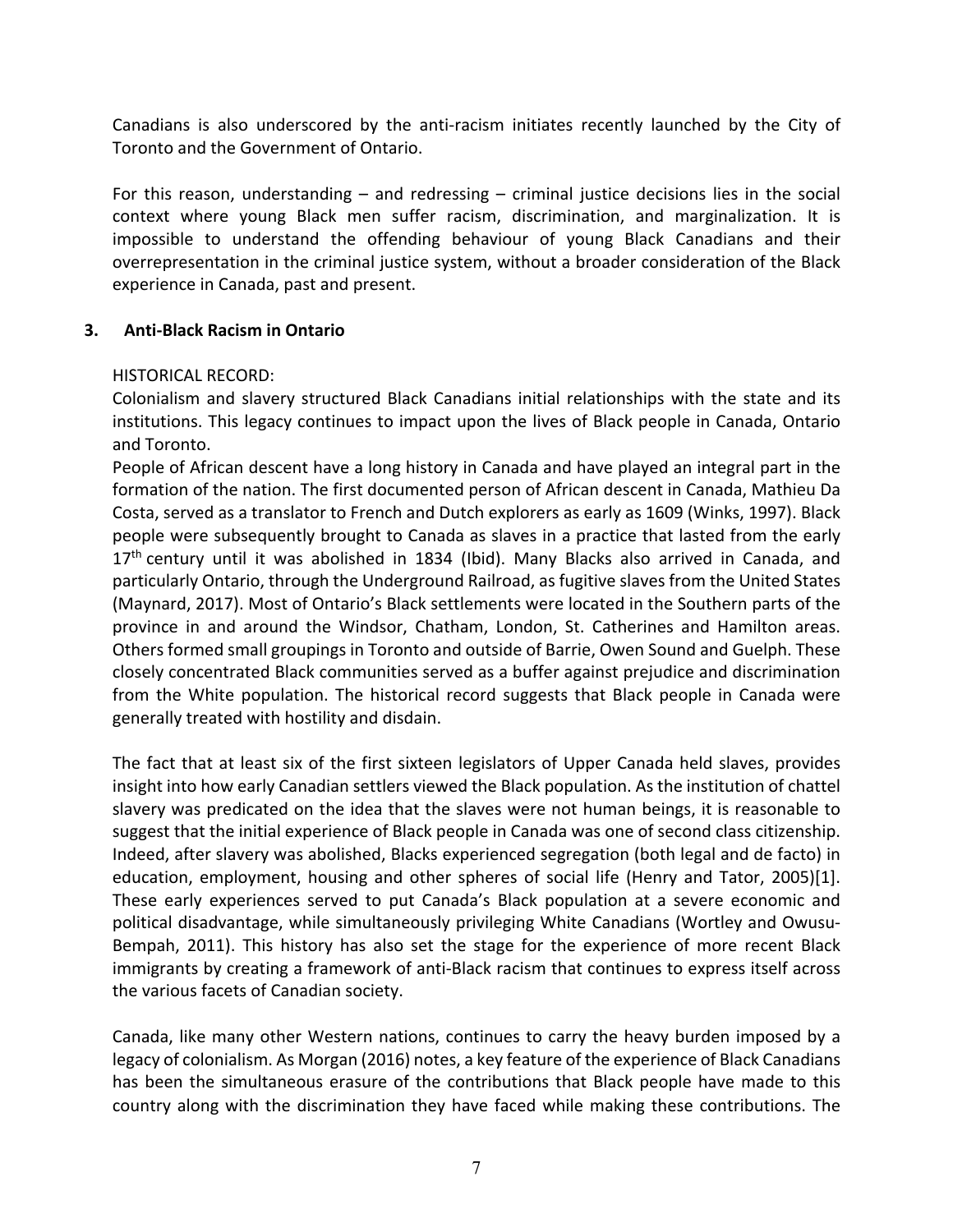participation of Black Canadians in military service, politics, educational reform, and entrepreneurship goes largely unmentioned in the media and is almost completely omitted from school curricula. At the same time, the full extent of the discrimination experienced by Black people – from slavery and segregation to the interpersonal violence experienced by the victims of hate crimes today – remains under-reported (Henry & Tator, 2005; Maynard, 2017. Morgan (2016) is correct in emphasizing that the erasure of Black accomplishments alongside the failure to acknowledge Canada's colonial legacy contributes greatly to the perpetuation of anti-Black racism. Without a clear historical contextualization of Black disadvantage, the underachievement of Black students, Blacks' over-representation among the unemployed, and their increased presence within correctional facilities is easily explained by reference to stereotypical assumptions about Black work ethic, the nature of Black families, and Blacks' supposed innate propensity for crime and violence (James, forthcoming; Owusu-Bempah, 2017).

Nonetheless, the continued presence of various forms of racism[2] and discrimination in Canadian society has both been extensively documented by scholars and acknowledged by government commissions and task forces dating back several decades. In Ontario, clear evidence of government concern about anti-Black racism dates back to the 1980s and is evidenced most recently with the formation a provincial Anti-Racism Directorate in 2016, which has anti-Black racism as one of its main foci. Likewise the 2016 Toronto Action Plan to Confront Anti-Black Racism provides evidence of similar concern in the province's largest municipality and home to the greatest number of Black Canadians. The recent establishment of these anti-racism initiatives in Ontario reinforces the fact that Black people in Canada, regardless of place of birth, or length of time in the country, continue to face unique challenges that influence their experiences and life chances. The following is a summary list of Ontario government anti-racism initiatives:

- *Provincial Advisory Committee on Race and Ethnocultural Relations* (1987)
- *Anti-Racism Secretariat* (1992 )
- *Stephen Lewis Report on Race Relations in Ontario* (1992)
- *Amendments to the Education Act* (1992)
- *Commission on Systemic Racism in the Ontario Criminal Justice System* (1995)
- *The Review of the Roots of Youth Violence* (2008)
- *Ontario's Equity and Inclusive Education Strategy* (2009)
- *Accepting Schools Act* (2012)
- *Anti-Racism Directorate* (2016)
- *Toronto Action Plan to Confront Anti-Black Racism* (2016)

The myriad initiatives, accompanying reports and lengthy lists of recommendations mean little, however, if they have limited influence on the actions of key decision makers. To help contextualize the experiences of young Black men in the criminal justice system, and to outline the facts that inform our opinion, we outline the nature and extent of the discrimination, marginalization and exclusion which they experience across various institutions and areas of social life in Ontario today. We begin by looking at what it feels like to be a young Black man in this context.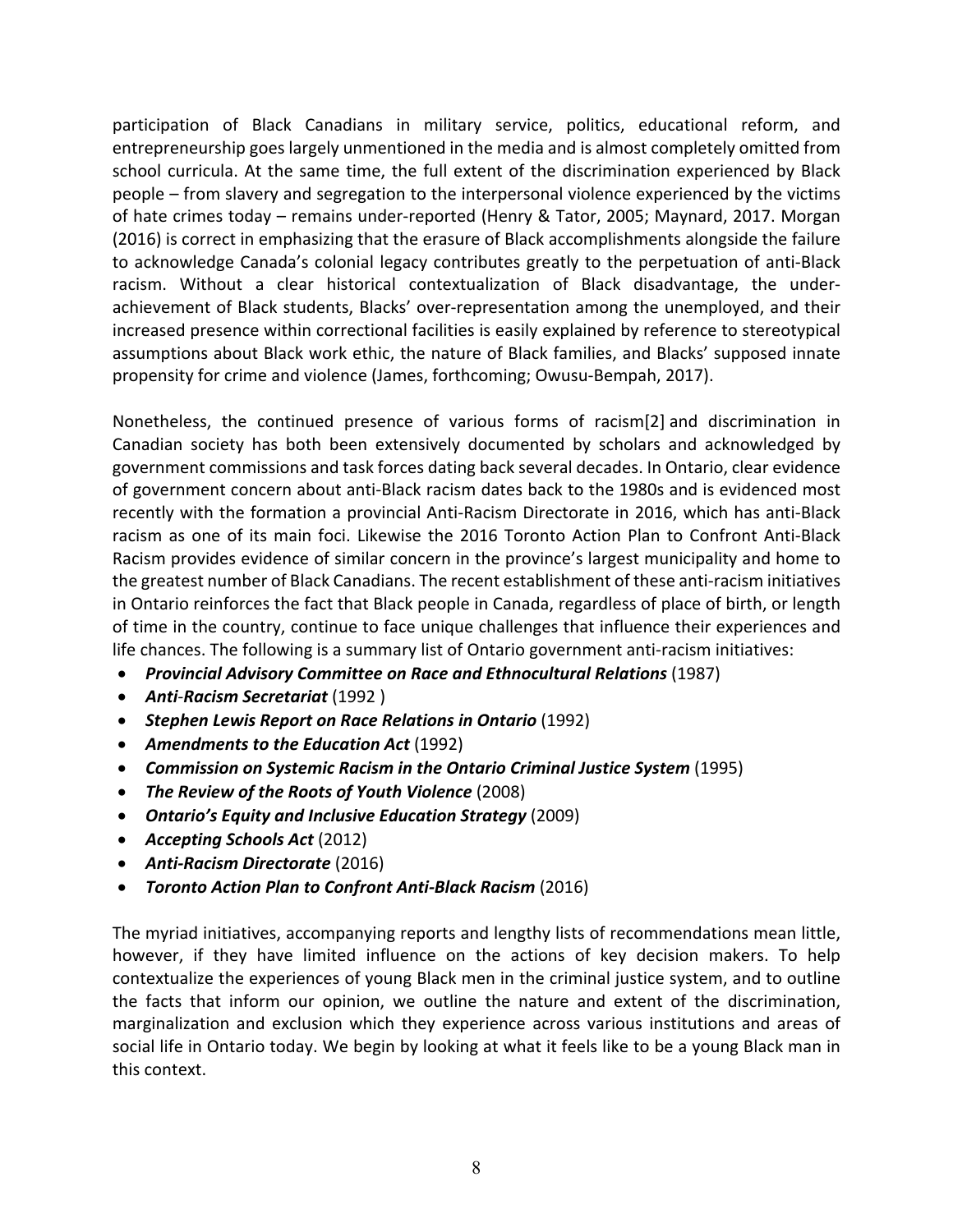### **4. Black Masculinities**

### RESEARCHERS HAVE FOUND:

Youth subcultures tend to reinforce masculine characteristics associated with violence, dominance, and homophobia. These traits or characteristics may be overemphasized by Black males for whom acceptable means of displaying masculinity are blocked, and for whom experiencing racism is a daily reality.

It is generally accepted that Canadian society is built on the values of liberal individualism – namely, that individuals act out of their own free will and that their success or failure is because of the choices they have made or the risks they have taken. In this context, whatever is achieved is portrayed as more related to an individual's own efforts than to the social, economic or political context in which they exist as racialized, marginalized or minoritized individuals. Boys and men who fail to meet these expectations are said to perform "subordinate" forms masculinity. Indeed, scholars submit that there is a link between social marginalization and boys' and men's violent behavior (Groes-Green, 2009; Messerschmidt, 2000).

According to Messerschmidt (2000), in addition to competitive individualism and aggressiveness, men generally perceive violence as an appropriate reference for constructing their masculinity and as a means of mediating their relationships with other people. To them, violence – which over time becomes normalized – is thought of as a "masculine resource" that serves in their affirmation and shields their vulnerabilities. In some cases and in some contexts, men's orientation to aggression and violence as forms of their masculinity are connected to their responsibilities to provide for (i.e. being "bread-winner") and "protect" their families (see Groes-Green, 2009; Hope, 2010). Connell and Messerschmidt (2005) also write of "protest masculinity" which they define as "a pattern of masculinity constructed in local working-class settings, sometimes among ethnically marginalized men, which embodies the claim to power typical of regional hegemonic masculinities in Western countries, but which lacks the economic resources and institutional authority that underpins the regional and global patterns" (pp. 847–848).

As Connell (2005) points out, youth subcultures also tend to reinforce masculine characteristics associated with violence, dominance, and homophobia. These traits or characteristics may be overemphasized by Black males for whom acceptable or positive means of displaying masculinity are blocked, and for whom experiencing racism is a daily reality (Goff et al., 2012). Whereas many White men are afforded the opportunity to affirm their masculinity by socially acceptable means, a decent-paying job in the legitimate labour market, for example, these avenues are blocked for many Black men, particularly those living on the margins of our society. As Majors and Billson (1992) suggest:

Toughness, violence, and disregard for death and danger become the hallmark of survival in a world that does not respond to reasonable efforts to belong and achieve [to be a good man]. The frustration that inevitably wells up from believing in a role that one cannot fulfill effectively spills over into other ways of proving masculinity: being cool, being tough, and sinking deeper and deeper into the masking behaviors that remove the sting of failure (Majors & Billson, 1992: 34).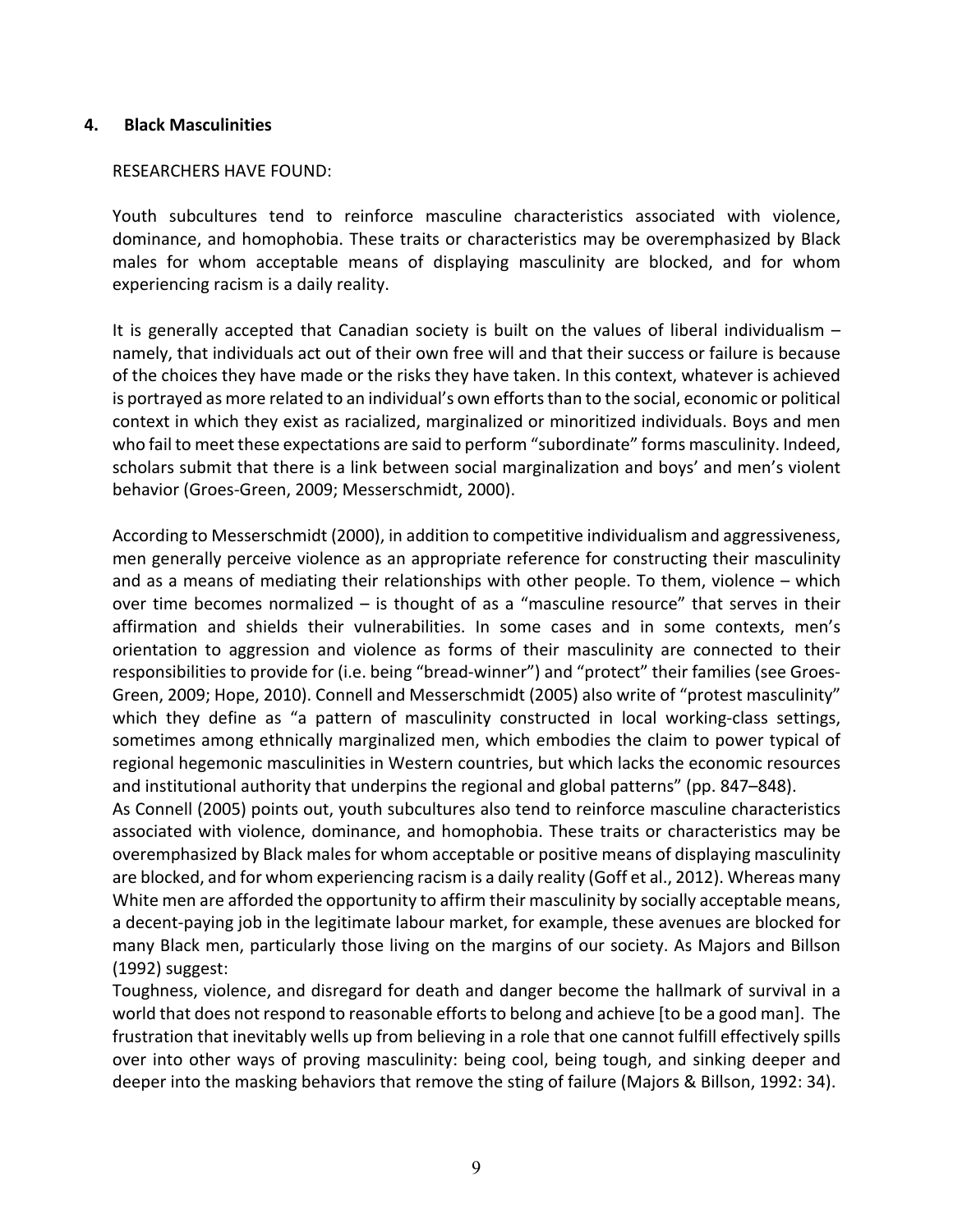Available data indicate that serious violence is concentrated within Toronto's Black communities. Gartner and Thompson (2004: 33), for example show that between 1992 and 2003, the homicide rate for Black Torontonians (10.1 murders per 100,000) was more than four times greater than the city average (2.4 murders per 100,000). Further analysis demonstrates that young Black men are particularly vulnerable. Indeed, whereas Black males account for only 4 percent of Toronto's population, in 2007, they represented nearly 40% of the Toronto's homicide victims. Thus, Black males had a homicide victimization rate of approximately 28.2 per 100,000, compared to only 2.4 per 100,000 Toronto's population as a whole (Wortley 2008 in Owusu-Bempah and Wortley, 2014: 294). Likewise, survey data demonstrate that Black youth in Toronto report higher levels of violent offending and violent victimization than youth from other racial groups. For example, 53% of Black students who participated in the 2000 Toronto Youth Crime and Victimization Survey indicated that they had been involved in three or more fights in their lifetime, compared to 39% of white students, 32% of Asian, and 28% of South Asian students (Tanner and Wortley, 2002 in Owusu-Bempah and Wortley, 2014: 296).[3]

The centrality of danger and violence in securing masculinity among Black urban poor men is captured well in the work of Anderson (1999). Anderson suggests that exerting violence and aggression, or at least exhibiting the potential for violence and aggression, is key to gaining respect within structurally disadvantaged communities. Violence may also be seen as an accepted method of dispute resolution for individuals who subscribe to "street" oriented subcultural norms, and view the police and criminal justice system as an oppressive institution, unable or unwilling to serve as a meaningful resource. Both the marginalization of Black men, and the criminalization that results from it, influence how they come to view themselves, and as a result, how they navigate the world in light of the opportunities (or lack thereof) afforded to them.

In the case of Black youth, numerous scholars have written on how schooling and other social institutions fail to provide them with the support and education needed for success and effective participation in society (Dei & Kempf 2013; James 2012a; 2009; Tecle & James 2014). A web of negative stereotypes, which operate to disadvantage Black children, are sustained by the very institutions whose purpose is to foster healthy development from childhood into adulthood – and all in the context of a "liberal" society which celebrates individual merit and achievement. We look at those institutions in the next two sections, starting with child welfare followed by education.

# **5. The Experiences of Black Children and Youth within the Child Welfare System**

## **KEY FACTS:**

- Black Canadians comprise 8.5% of the population of Toronto; their young represent 40.8% of children in care.
- Children in care are more likely to come into contact with the youth justice system than they are to graduate from high school.

Racism and poverty have been credited with fuelling the disproportionate representation of Black Canadian children in Ontario's welfare system (Fallon et al., 2015). Although Black Canadians comprise only 8.5% of the population of Toronto, their young represent 40.8% of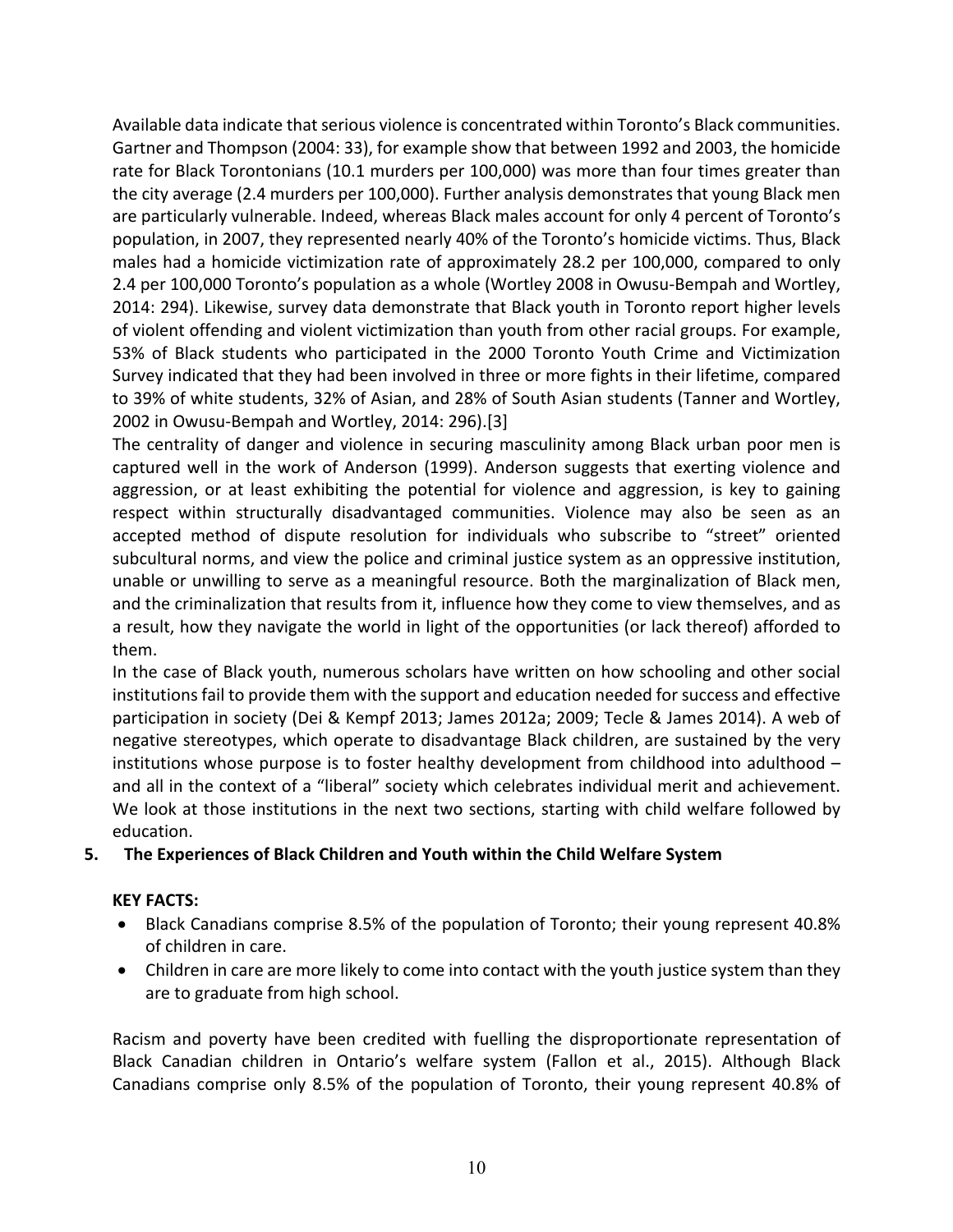children in care, according to data released by the Children's Aid Society of Toronto (OACAS, 2016: 4).

Concerns about Black Canadians' experiences with Ontario's child welfare system have been raised by service users, advocates, and community partners and the media for decades (OACAS, 2016; OHRC, 2018). These concerns revolve around increased levels of surveillance that target Black families and result from widely-held, yet often unconscious, beliefs that Black families are unfit and pathological (Maynard, 2017). Not only are Black children and youth over-represented within the welfare system in Ontario, but service users report that they are treated differently with comparison to White children and youth, experiencing more negative outcomes and less access to required services.

The social circumstances of Black Canadians play a key role in influencing their experiences within this system. King et al. (2017) analyzed data from Ontario's child welfare agencies, finding that Black children were more likely to be investigated than White children, though he found little evidence to suggest that differences in substantiating cases, in transferring families to ongoing services, or in placing children in out-of-home care were based on race alone. However, he reported that severe economic hardship, combined with assessments about the quality of the parent-child relationship, contributed substantially to the decision to put the child in care.

As in the case with Indigenous peoples, it could be argued that assessments about parent-child relationships are based on White-middle class norms about family and parenting that are culturally biased against Black families. The practice of extended families caring for children, something common outside of the Western world, for example, may clash with Western notions of the nuclear family and ideas about who should have primary responsibility for raising children. These differences are compounded by the economic hardships facing many Black people in Toronto which result in parents working long hours to support their families, while children are left in the care of grandparents, aunts, uncles and siblings.

Given concern about Black over-representation in the child welfare system, the Children's Aid Society of Toronto recently held a series of community consultations with the city's Black communities. Participants included parents who had involvement with the organization, adults who were in care as children, social service staff, and members of organizations that partner with child welfare agencies (CAS Toronto, 2015). A resounding theme of these consultations was the high degree of fear and mistrust of the system. Parents and caregivers said that they were not being 'listened' to by service providers and that children in care were not being heard. While participants acknowledged the need for child protection services to keep children safe from abuse, they also stressed the need for improved transparency and a greater range of service options for Black families. Significantly, there was a widespread perception of collusion between the major institutional systems that support Black children – namely, child welfare, education, and criminal justice.

The over-representation of African Canadian children and youth within the child welfare system in Ontario and their experiences of discrimination within this system present a number of areas of concern. The removal of Black children from their parents disrupts Black families, thus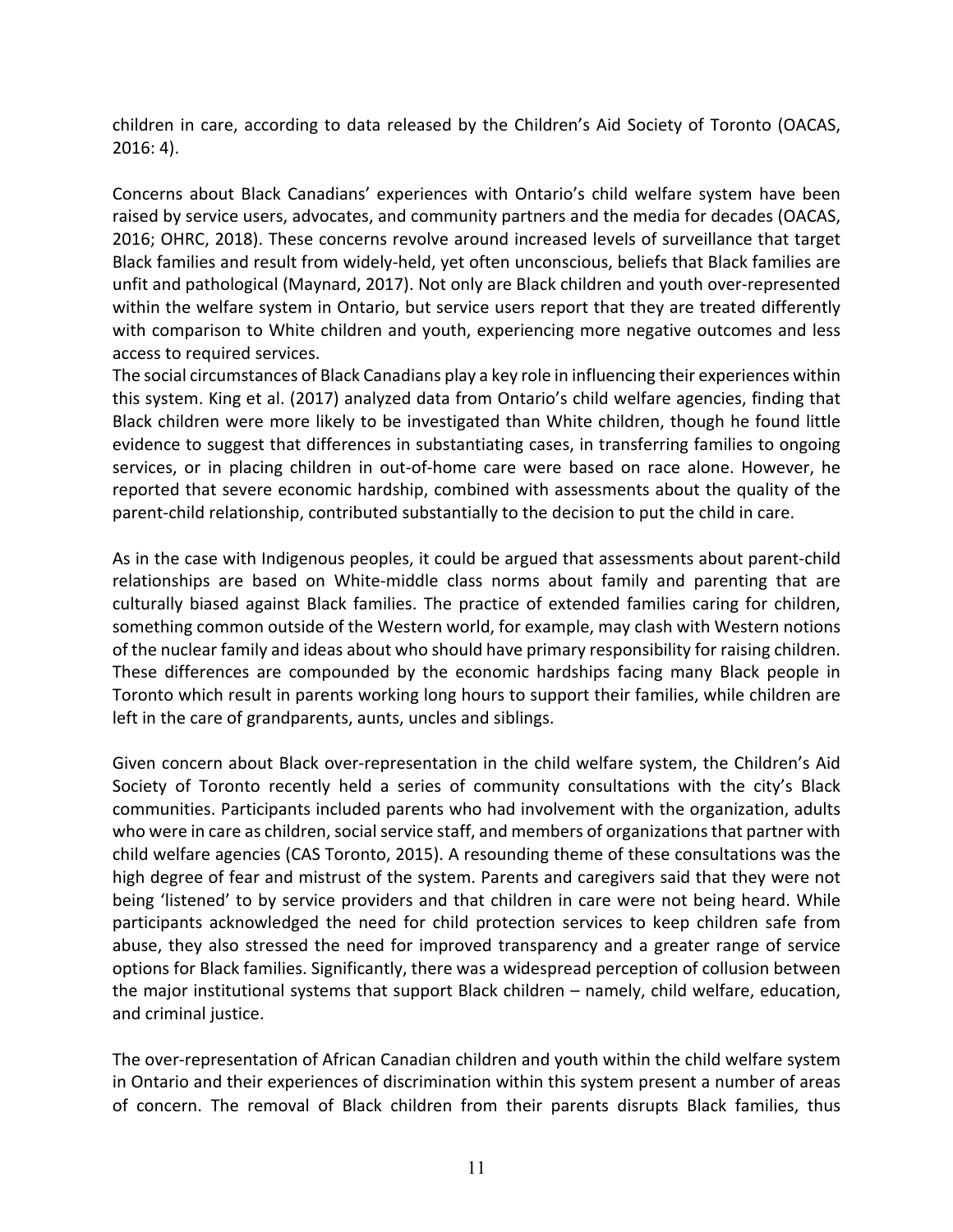weakening the ties of kinship that are important for the emotional and social development of children and youth (Owusu-Bempah and Howitt, 1997). As contact with the child welfare system is a predictor of later offending, disproportionate levels of contact with the system, combined with the absence of culturally appropriate practices, increases the criminogenic effect of care for African Canadians (Jonson-Reid and Barth, 2000; Owusu-Bempah, 2007; 2010). Furthermore, the high rates of contact with the system and the removal of Black children from their parents also reinforces negative stereotypes about the fragility of Black families and further pathologizes African Canadian communities.

In sum, experience with the child welfare system acts as a catalyst for criminal offending and is a burden disproportionately inflicted upon Black Torontonians. Their increased exposure to one state institution, child welfare, increases their chance of exposure to another, the criminal justice system. The failure of Ontario's education system to adequately address the needs of Black students also plays a role in their increased criminalization. We turn to this important institution below.

# **6. The Experiences of Black Children and Youth in Education**

**KEY FACTS** (based on 2006 –2011 data from the Toronto District School Board):

- Almost half of the Black student population is streamed into non-university tract programs.
- Black students are more than twice as likely to be suspended and almost twice as likely to be expelled compared with White students and students from other racialized groups.
- Black students are twice as likely to drop out of school in comparison to White students and students from other racialized groups.
- Black students graduate below the provincial graduation rate.

The relationship between educational failure and criminalization is well-established (Groot & van den Brink, 2010; Lochner & Moretti, 2004). Poor academic performance, absence from school, and failure to graduate all increase the likelihood of offending.

As is the case with child welfare, concern about Black academic (under) achievement has been present in Ontario for several decades. In 1987, a Provincial Advisory Committee on Race and Ethnocultural Relations was formed following a provincial conference on race and ethnocultural relations. The Committee prepared a Working Paper in 1988 entitled "The Development of a Policy on Race and Ethnocultural Equity" (Ministry of Education, 1988). Shortly thereafter, in the wake of the "Yonge Street Riot," NDP Premier Bob Rae commissioned Stephen Lewis to investigate the state of race relations in Ontario.

The 1992 Stephen Lewis Report, as it has come to be known, highlighted a lack of progress being made to improve educational outcomes for Black students. Lewis outlined the concerns of Black students drawn from consultations held in Toronto and the surrounding areas. These concerns included: a lack of racial diversity among teachers; an absence of Black people and Black history in the curriculum; the tolerance of racist incidents in schools; the harsher discipline of Black students; the streaming of Black students into courses below their ability; and Black students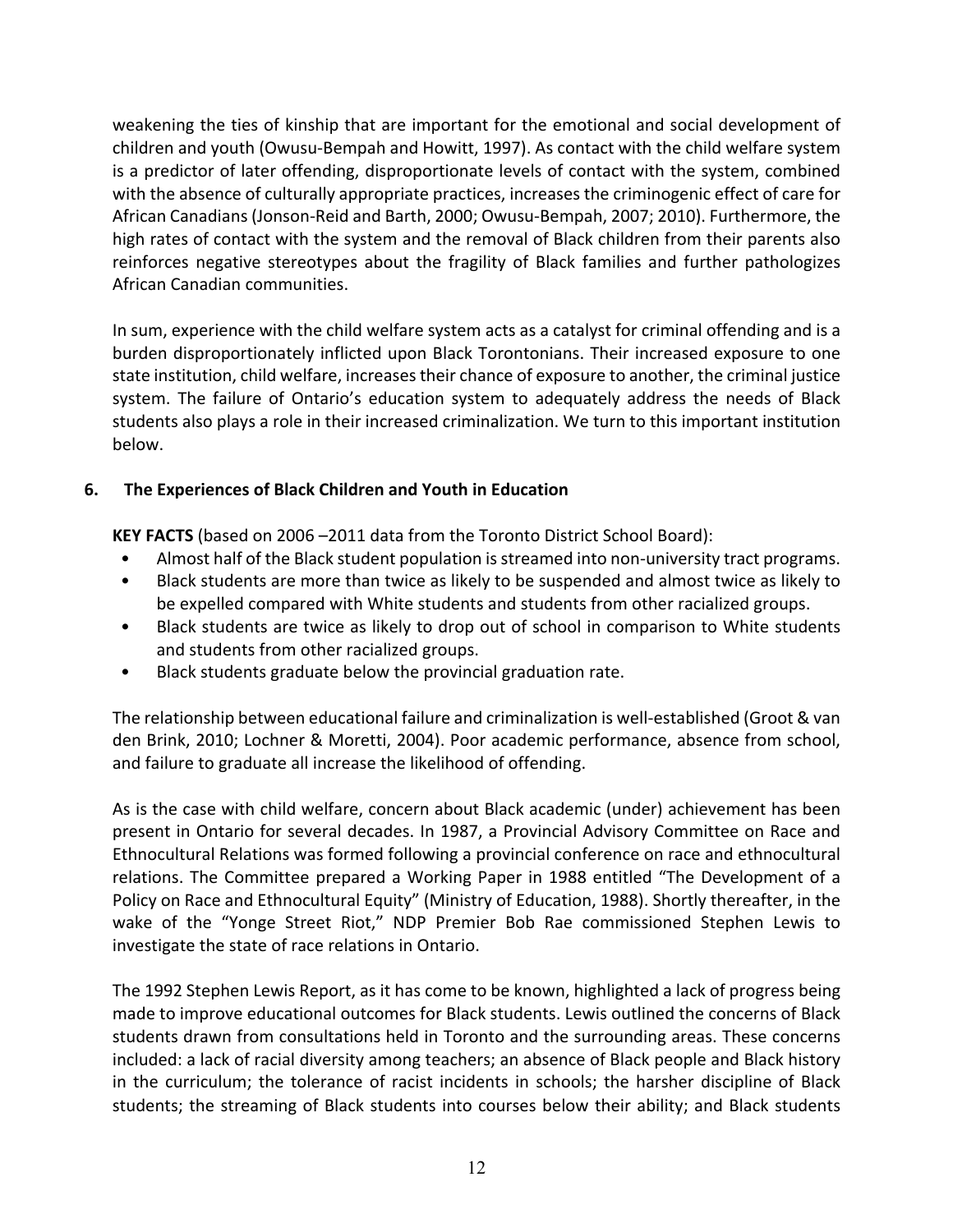being discouraged from attending university. Similar findings by several other governmentsponsored initiatives led to the NDP's amendments to the Education Act in 1992. These amendments called on school boards to develop and implement anti-racism and ethnocultural equity policies that would promote the identification and elimination of systemic inequities and barriers to equitable education for students and encourage equitable education practices for all staff (James & Turner, 2017).

The positive sentiment derived from these suggestions was short lived, however, following the election of conservative Premier Mike Harris in 1995. Harris campaigned on an anti-employment equity platform and a promise of increased discipline in schools. In 2000, a Code of Conduct for Ontario schools was released, followed soon after by the amendments to the Education Act, granting legal force to the Code of Conduct giving principals and teachers more authority to suspend and expel students. The Act made expulsions and suspensions mandatory for serious infractions and set out a zero tolerance policy for inappropriate behaviour. This approach to school discipline was criticized for suspending students for minor incidents and for being especially harsh on Black students (Puxley, 2007). In 2007, the OHRC and the Ministry of Education finalized a settlement to end the provincial zero tolerance policy and replace it with a progressive discipline approach to dealing with inappropriate school behaviours. Despite seemingly positive changes to the Education Act, including the implementation of an Equity and Inclusive Education Strategy in 2009, Black students continue to face poor educational prospects.

James and Turner (2017) analyzed data from a 2006–2011 cohort of Black students in the Toronto District School Board (TDSB) to examine their educational outcomes. Given the general youthfulness of the Black population, Black Canadians represent a larger proportion of students in the TDSB's high school population than they do in the general population. Whereas Black people represent 8.5% of the population of Toronto, they represent 12% of students in the 2006– 2011 TDSB cohort documented in the James and Turner report highlighted below.

The streaming of Black students into non-university tract programs in schools has been an ongoing concern for students, parents, educators, community activists and some politicians. This concern centers on the perception that the streaming of Black students into non-university tract programs is the result of stereotypes asserting that Black people are less intelligent, less academically inclined (under-achievers), and thus more suited to vocational or college based programs (James, 2012: 482-484). As James and Turner demonstrate, in comparison to White and other racialized students, Black students in the TDSB are underrepresented in the Academic program of study and over-represented in the Essentials program. In the 2006–2011 cohort, 53% of Black students, 81% of White, and 80% of other racialized students were in the Academic program of study. On the other hand, Black students (39%) were over twice as likely White (16%) students and students from other racialized backgrounds (18%) to be enrolled in the Applied program. Black students were also three times as likely to be enrolled in the Essentials program (9% versus 3% of White and other racialized students) (James and Turner, 2017: 30).

Suspension and expulsion rates are also an important indicator of academic success as they reflect time spent outside of the educational system, thus impacting upon on student's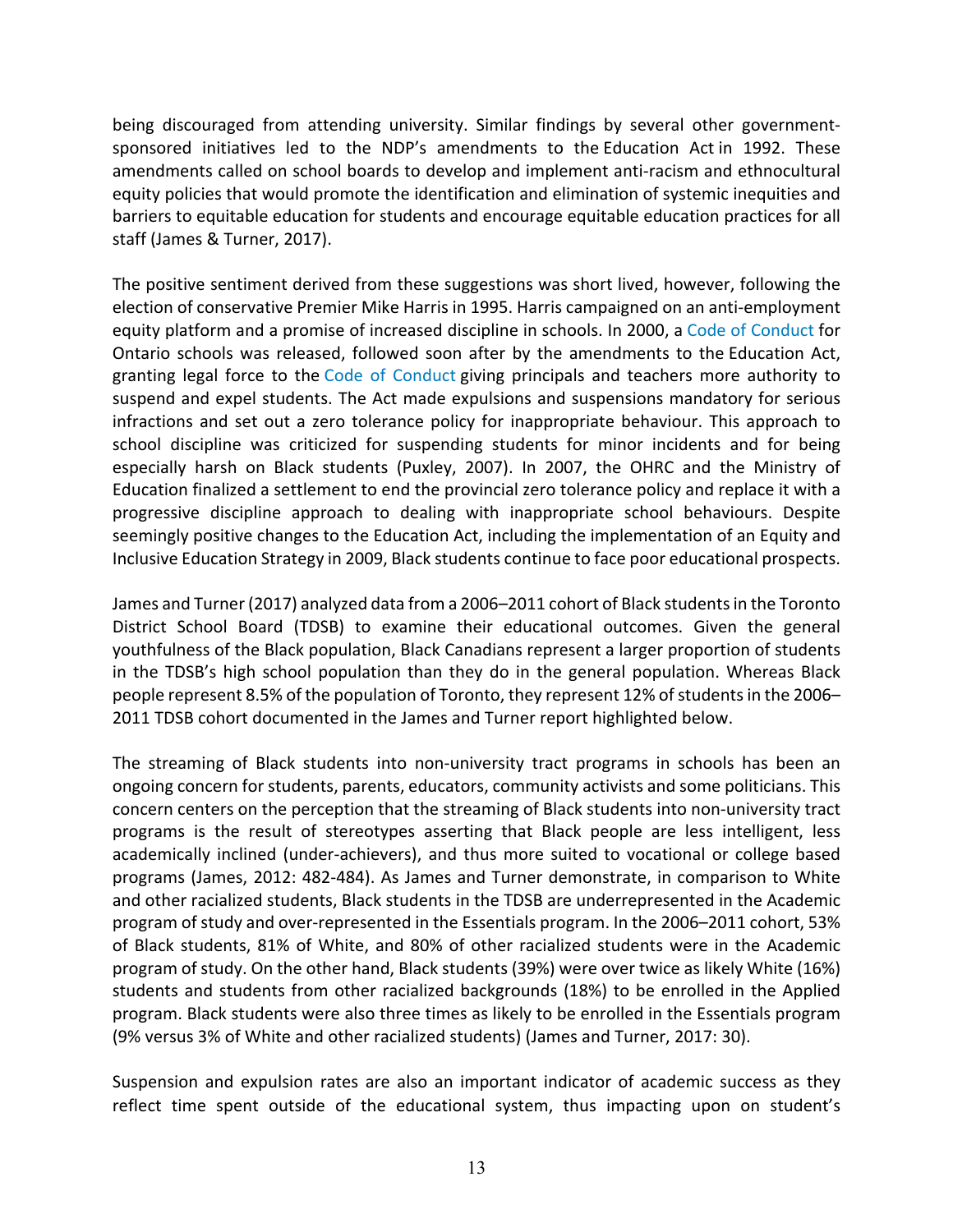attachment to their schools, peers, and teachers. Exclusion from school is widely recognized as a driver for wider social exclusion and is highly correlated with unemployment and involvement in crime. As Martin Narey (2001), Director General of HM Prison Service in the U.K. notes: "The 13,000 young people excluded from school each year might as well be given a date by which to join the prison service some time later down the line" (cited in McMurtry & Curling, 2008: 56).

Suspensions and expulsions may be particularly detrimental if they are perceived by students to be unjust, which in the case of Black youth, they often are (Ruck & Wortley, 2002: 190). Indeed, as Black students are often stereotyped as "trouble makers" and often subject to increased surveillance and school disciplinary action that align with this stereotype (James, 2012: 480-482). In the 2006–2011 TDSB cohort, Black students were more than twice as likely as White and other racialized students to have been suspended at least once during the academic year. Upon completion, 42% of all Black students had been suspended at least once, compared with only 18% of White students and 18% of other racialized students. Similar disparities exist with respect to expulsions. The TDSB data show that of the 213 students who were expelled between 2011- 2012 and 2015-2016, almost half (48%) were Black (James and Turner, 2017: 36).

Finally, the data indicates that Black students' levels of academic success, measured in terms of graduation rates, is far below that of their peers. Among the 2006–2011 cohort, 84% of White students had graduated from high school at the end of 5 years, compared to 87% of other racialized students. By contrast, only 69% of Black students had graduated from high school over the same five-year period. Likewise, Black students were twice as likely (11%) as White and other racialized students (both 5%) to be returning to high school the following year when they should have graduated and twice as likely to have dropped out (20%) compared to White (11%) and other racialized students (9%) (James &Turner, 2017: 31).

The negative consequences of Anti-Black racism in schooling generally and of zero-tolerance policies in particular, cannot be understated. Indeed, in their report on the Roots of Youth Violence, McMurtry and Curling (2008) argue that such policies have contributed to the schoolto-prison pipeline, or the funneling of underachieving and excluded Black students into the criminal justice system. If Black students are not afforded the same opportunities for academic success as many of their peers, their life chances ultimately suffer. Poor educational outcomes for Black students ultimately have a negative impact on their employment prospects and earning potential. These problems not only affect individual Black Canadians, but by extension, also their families and communities.

# **7. Black Employment and Poverty**

# **KEY FACTS:**

- The income gap for visible minorities, including Black Canadians, is growing.
- One-quarter of Black Canadian women live below the poverty line (compared with only 6% for White Canadians).
- Black children are living in poverty at the unprecedented rate of 33% for those of Caribbean heritage, 47% of those from continental Africa (only 18% for White children).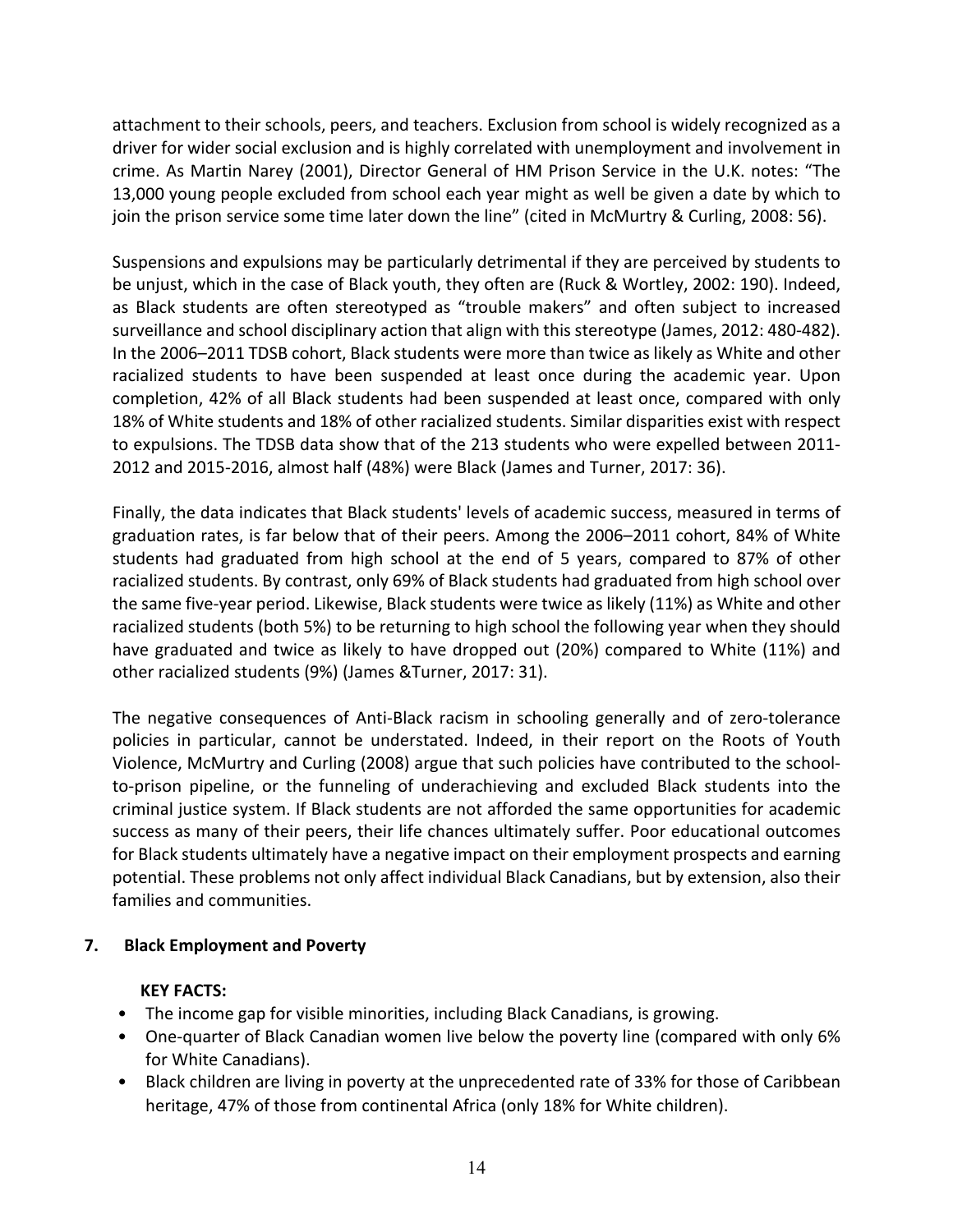The comparatively low levels of academic achievement, combined with structural and institutional forms of discrimination converge to produce inequalities in Canada's employment sector. Based on the poor educational outcomes for Black students presented in the section above, it is unsurprising that Black youth are particularly vulnerable to unemployment. In Toronto, for example, the unemployment rate in 2014 for Black youth aged 15 –24 was 30% compared with 20% of youth from other racial backgrounds (CivicAction, 2014).

High rates of Black unemployment are not a new phenomenon. Evidence suggests that Black job seekers are excluded from the labour market, in part, due to the discriminatory actions of employers. In early 1980s Henry and Ginzberg (1985) conducted a series of studies to examine the impact of race and foreignness (as indicated by name or accent) on the likelihood of being offered a job. In one study, Black and White actors were sent to interviews assuming the role of the same interviewee (the resumes were the same and the actors played the role of the same fictional job candidate). Ultimately, Henry and Ginzberg determined that Black applicants experienced discrimination in one-quarter of job contacts which could not have happened by chance alone.

More recent research has produced remarkably similar results. Douthwright (2017) created four fictional female job applicants; two White and two Black applicants submitted their resumes to entry-level retail jobs. In line with previous American research, Douthwright found that even the White applicant with a criminal record received more call-backs than the Black applicant with no criminal record (see Pager, 2003). Of the 64 applications submitted by the White applicant with no criminal record, 20 call-backs were received, whereas the White applicant with a criminal record received 12. By comparison, the Black applicant with no criminal record received only seven call-backs and the Black applicant with a criminal record received just one (Douthwright, 2017).

Employment discrimination also affects income levels for Black and other racialized Canadians. In fact, data from the 2016 census shows that the income gap for visible minorities actually increased between 2006 and 2016, with members of visible minority groups earning on average 26% less than non-visible minorities (Monsebraaten, 2017). Hou and Coulombe (2010) analyzed data from the 2006 census to examine the earning gaps between Canadian-born visible minorities and non-visible minorities working similar jobs in Canada's public and private sectors. Their research shows that while income was similar for members of visible minority groups in comparison to Whites working in the public sector, the data from the private sector was significantly different. Visible minority men, and Black women in particular, earn significantly less than comparable Whites (comparable in terms of educational attainment and years of professional experience, for example) working similar jobs in private industry. Hou and Coulombe attribute the income differences to differences of equality of opportunity. Whereas the public sector is subject to employment equity regulations, the private sector faces less pressure to have equitable practices and policies.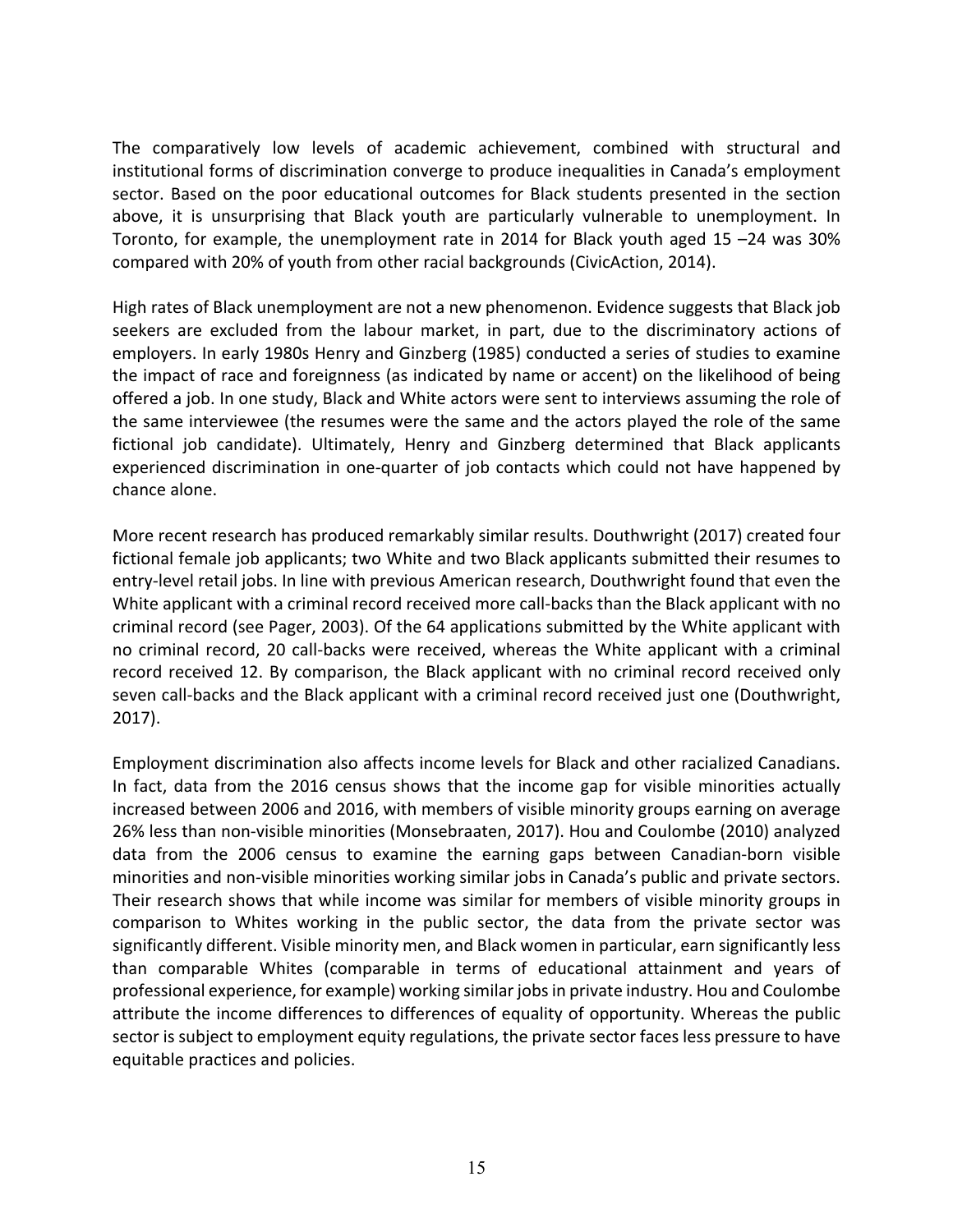Predictably, higher levels of unemployment and lower levels of income increase rates of poverty among Black Canadians. Whereas 6% of White Canadian women live below the poverty line, the figure is 25% for Black women in Canada. As a result, Black children are living in poverty at the alarming rate of 33% for those of Caribbean heritage and 47% of those from continental Africa (UNHR, 2016). The rate for White children is 18%. In Toronto Specially, African Canadians accounted for 19% of people living in poverty, while comprising just 8.4% of the population (National Council of Welfare, N.D)[4].

In addition to their individualized experiences with poverty, Black Canadians are also overrepresented in Toronto neighbourhoods most afflicted by poverty and other forms of disadvantage.[5] Compounding the effects of lower household incomes, these neighbourhoods are underserved by public transit and contain a lower concentration of essential services. As a result, Black people in Toronto have poorer access to recreational and community centres, libraries, good schools, community health hubs and hospitals (Hulchanski, 2010). These are the very services that serve to create strong communities and to protect young people from the allures of crime, gang membership and the violence that accompanies it (McMurtry and Curling, 2008: 31). Accordingly, in the absence of important social services and in the presence of increased poverty, crime and victimization remain higher in these communities. For example, rates of shootings and homicides are higher in these neighbourhoods than the city average, and the victims of homicide younger than for Toronto as a whole (Hulchanski, 2010: 23). As noted above, it is young Black men who are most adversely affected by this violence. In response, these neighbourhoods are also subject to a hard-enforcement style of policing aimed at targeting its perpetrators (Owusu-Bempah, 2014).

# **8. Black Canadians' Perceptions of and Experiences with the Criminal Justice System**

# **KEY FACTS:**

- Over 80% of Black Canadians in Toronto feel that police treat Black people worse than White people.
- Half of the Black student population in Toronto report being been stopped and questioned by the police on two or more occasions in the previous two years (compared with 23% of White students).
- Black people are over-represented in police "contact cards" for all areas of Toronto, regardless of neighbourhood crime rate or racial composition.
- Black accused are more likely to be detained before trial than White offenders.
- Incarceration is becoming increasingly concentrated among Black Canadians.

The historical record suggests that Black Canadians have had a long and tenuous history with the criminal justice system. Walker (2010) describes the discrimination faced by Black defendants in Ontario's courts during the 18<sup>th</sup> and 19<sup>th</sup> centuries. Similarly, Mosher (1998) documents how police used public order offenses in the early 20<sup>th</sup> century as a means of controlling Toronto's Black population. The historical and contemporary treatment of Black people in the justice system is has its genesis in Canada's experience with colonialism and slavery. During this period, Black people were systematically dehumanized and depicted as animalistic, aggressive, violent,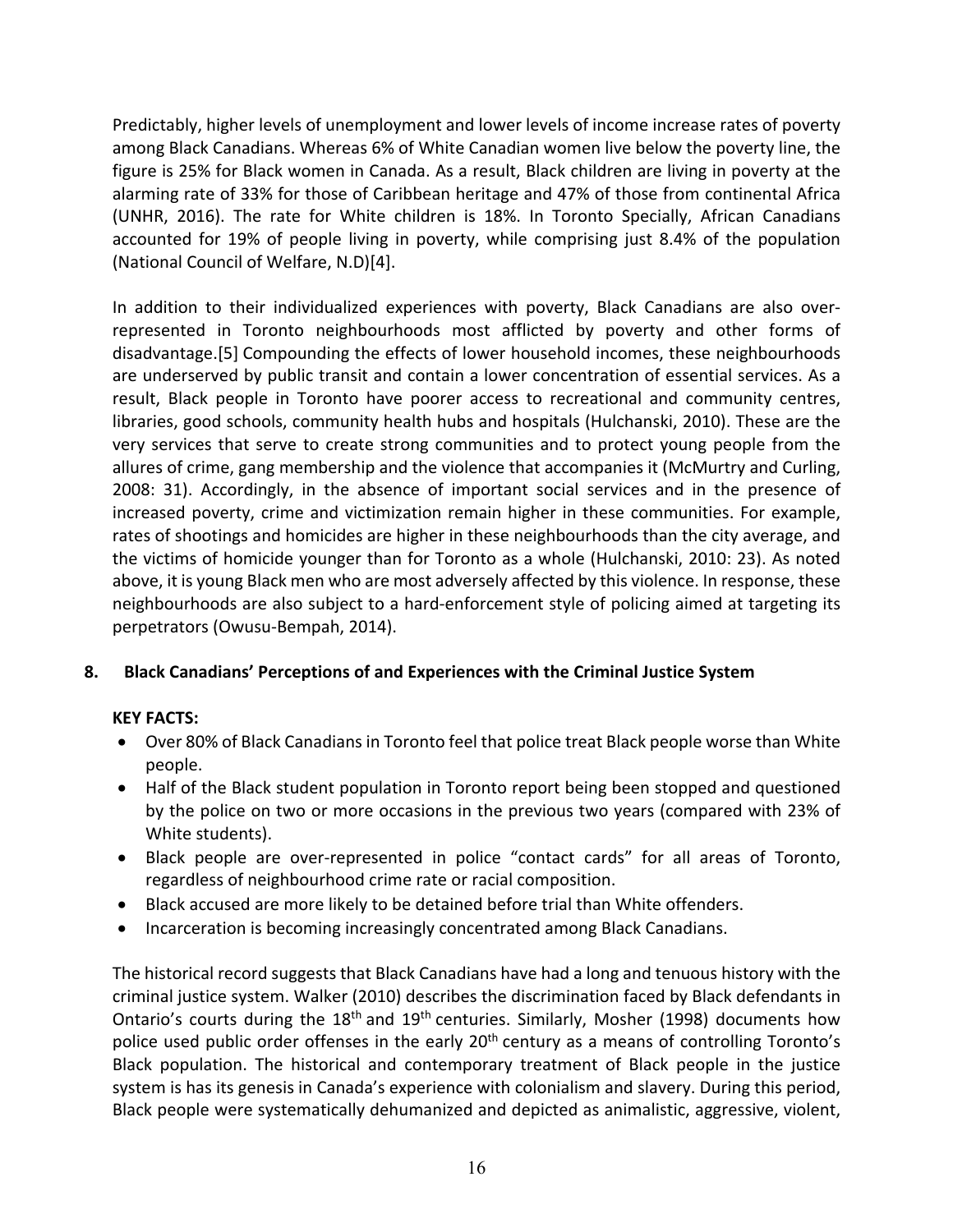and dangerous (Fishman, 2006; Owusu-Bempah, 2017). Following the abolition of slavery, the association of Blackness with violence specifically, and criminality in general, was used as a means as of social control and to justify restrictive immigration practices intended to restrict Black entry into Canada (Maynard, 2017).

Unfortunately, these perceptions have not completely subsided over time. As Roberts (2001: 103) points out, there remains a tendency in Canada to "racialize" crime; that is, to develop associations between criminality and racial or ethnic origin. Indeed, a significant proportion of the Canadian public continues to believe that racialized Canadians are involved in a greater proportion of offending than official criminal justice records suggest (Rankin & Powell, 2008). A survey conducted in Ontario in 1995, for example, found that nearly half of respondents believed that there was an inherent relationship between race and criminality. Of the respondents with this view, two-thirds selected "West Indians" or "Blacks" as being the most responsible for crime (Henry et al., 1996: 472).

The continued criminalization of Black people is sustained in part by the manner in which they are depicted in various forms of popular media (Welch, 2007). Wortley (2002), for example, conducted a content analysis of stories appearing in Toronto newspapers over a two-month period in 1998. He found that almost half of all stories featuring Black people dealt with issues relating to crime and violence, compared to only 14% of stories featuring Whites. His analysis identified major racial differences in the news narratives that sought to explain criminal behaviour. While crime involving White people was almost always explained as the product of individual pathology, Black criminality was typically characterized as a group phenomenon (see also Henry & Tator, 2000; Mosher, 1998).

Contrasting with popular perceptions of Black criminality are public perceptions of criminal injustice. As part of its research, the Commission on Systemic Racism in the Ontario Criminal Justice System asked justice practitioners and members of the public about their perceptions of bias and discrimination within the system. The Commission's findings show that a significant proportion of both judges and lawyers felt that Black Canadians were treated differently in court than White Canadians in court than White Canadians (Commission, 1995). Members of the public were also asked about bias in both policing and the criminal court system. The survey found that over half of Black, White, and Chinese respondents from Toronto believed that the police treat Black people differently than White people. Similarly, over half of Black respondents and onethird of both White and Chinese respondents felt that Black people are treated differently the courts.

This study was replicated in 2007, 15 years after the initial study was conducted. What may be of surprise, in light of the myriad "race relations" initiatives that had been implemented over the previous decade, is that the more recent study found that perceptions of bias actually increased among Black and White respondents. For example, in 1994, 76% of Black respondents felt that the police treated Black people worse or much worse than Whites. By 2007 this figure had risen to 81%. Similarly, in 1994, 48% of Black respondents believed that a Black person would get a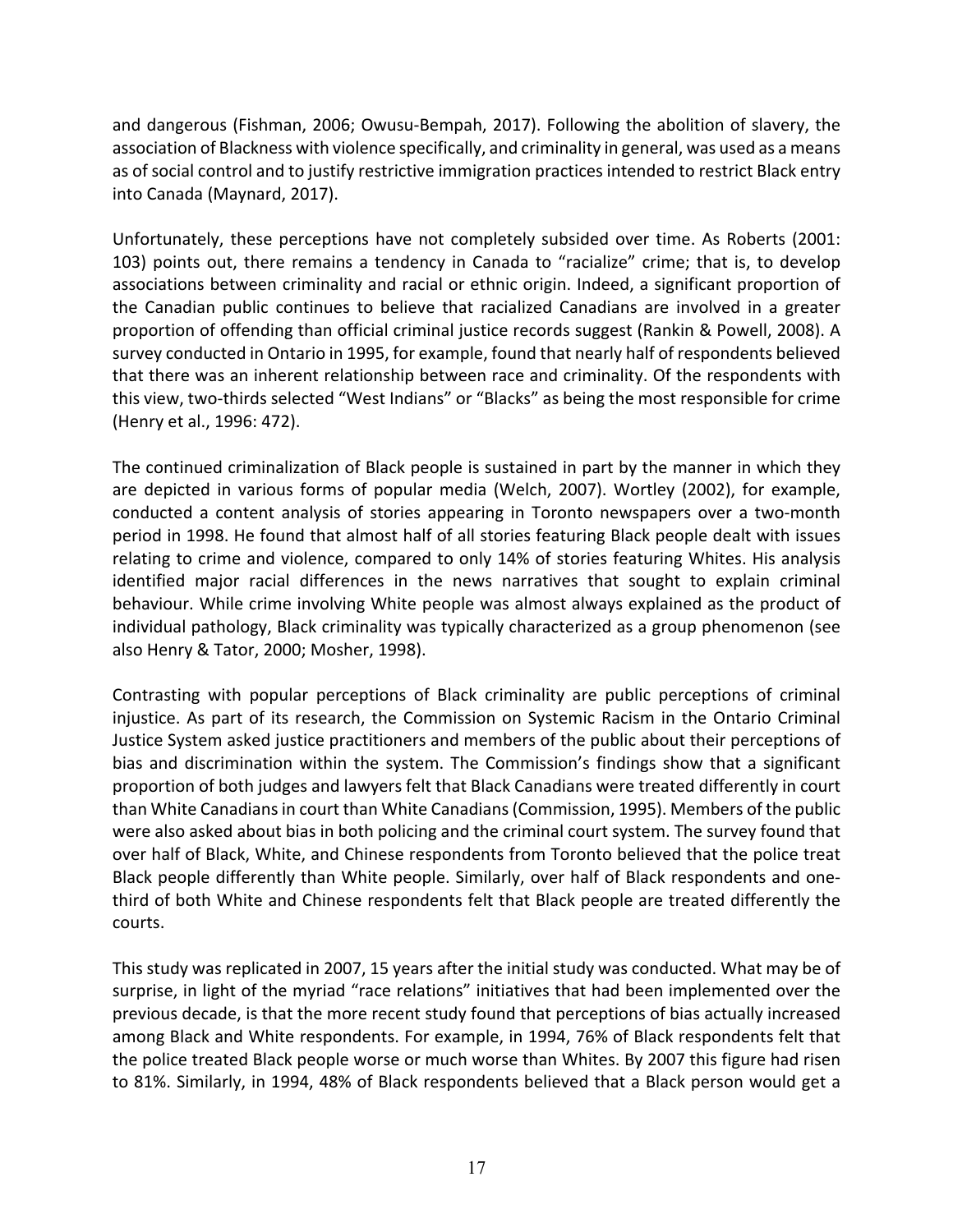longer sentence than a White person charged with the same crime. In 2007 this figure had risen to 58% (Wortley & Owusu-Bempah, 2009: 465).

Citizens' perceptions of criminal injustice constitute an important social issue. Not only are the police and court system reliant on the citizenry to act as witnesses and co-operate as victims, but mounting evidence also suggests that negative views of the system contribute to criminal offending (Tyler, 1988; Tyler, 2003; Tyler & Fagan, 2008). People who view the system as unjust are less likely to believe they should abide by that system's rules (Tyler, 2003). This is particularly salient in the current context. As Black people are more likely than members of other racial groups to perceive the justice system as discriminatory, they are also more likely to participate in what might be thought of as "system-generated offending behaviour."

Likewise, evidence suggests that Black youth engage in violence as a means of "self-help" resulting from the belief that the police cannot, or will not, provide them with adequate protection (Wilkinson, Beaty and Lurry, 2009). Indeed, Wilkinson et al. found that gun carrying among Black youth in their sample resulted out of a fear of victimization and a feeling that the police could not act as capable guardians (2009: 29-31). The perception that they must take the law into their own hands not only adds to the cycle of violence in disadvantaged neighbourhoods, but also increases the risk of criminalization for Black youth when they do encounter the police. Below we examine evidence of Black over-representation in three aspects of the delivery of the criminal justice in Ontario. These practices have troubling consequences for incarceration rates of young Black Canadian men.

## *1. Police Stop and Search Practices*

Survey research conducted over the past 20 years consistently demonstrates that Black Canadians are more likely than members of other racial groups to be stopped, searched, and questioned by the police. For example, a 1994 survey of Toronto residents found that almost one-third of Black male respondents had been stopped and questioned by the police on two or more occasions in the previous two years, compared with only 12% of White and 7% of Asian males (see Wortley & Tanner, 2003: 371). Further analyses reveal that these racial differences in police contact are not explained by racial differences in social class, education, or other important demographic variables. Indeed, two factors that appear to shield White males from police contact, age and social class, do not provide Blacks with the same protection. For example, White people with higher levels of income and education are less likely to be stopped by the police than are White people with lower incomes and levels of education. On the other hand, Black people with higher levels of income and education are actually more likely to be stopped than Black people with lower incomes and levels of education (see discussion in Wortley & Tanner, 2003: 371).

A second Toronto survey involving youth paints a similar picture. Wortley and Tanner (2005: 586) asked Toronto high school students about their recent experiences with the police. Their survey found that over 50% of the Black students reported being been stopped and questioned by the police on two or more occasions in the previous two years, compared to only 23% of White, 11%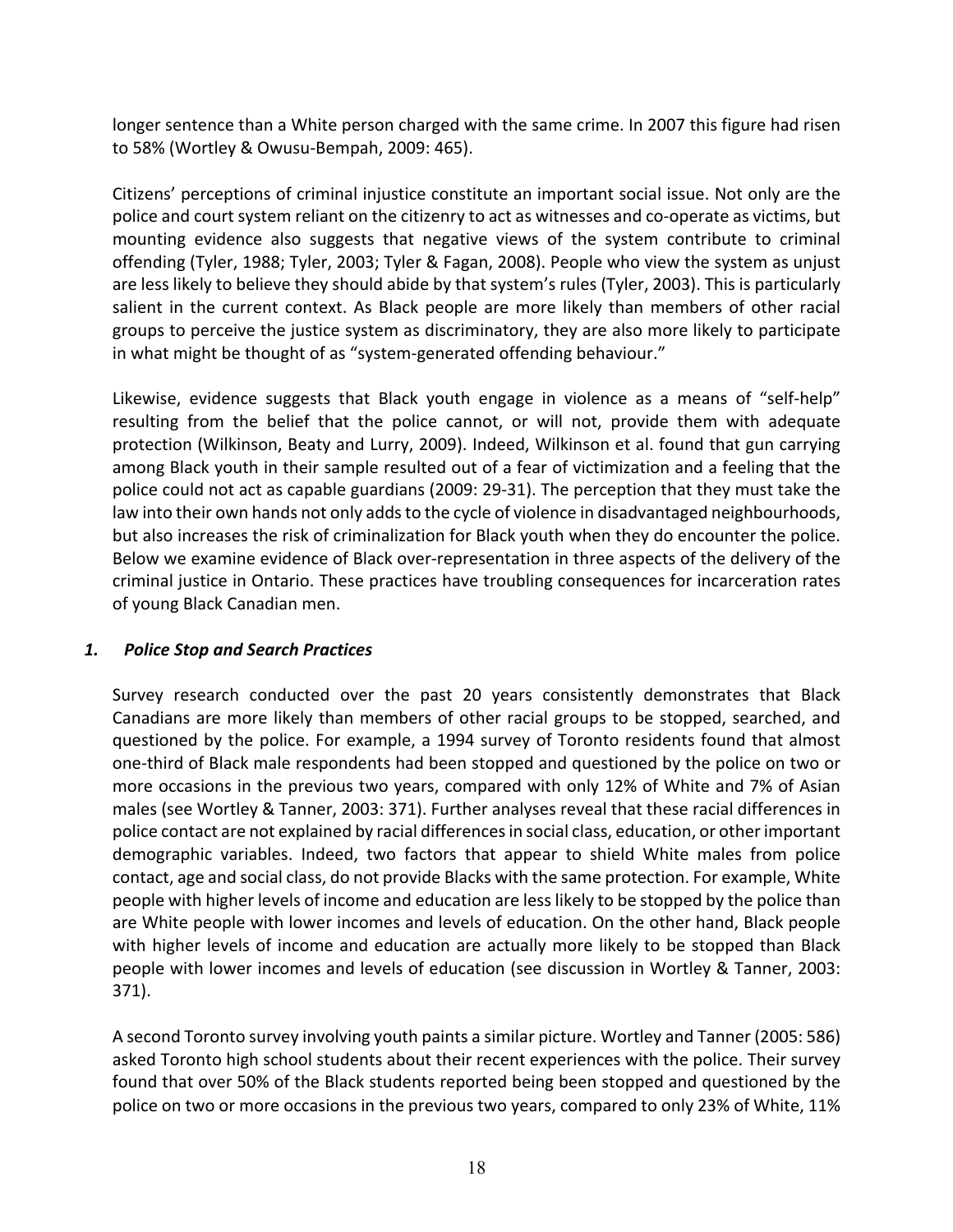of Asian, and 8% of South Asian students. Similarly, over 40% of Black students said that they had been physically searched by the police in the previous two years, compared to only 17% of their White and 11% of their Asian counterparts.

A further analysis of this data demonstrates that racial differences in being stopped and searched by the police could not be explained by racial differences in criminal activity, gang membership, drug and alcohol use, or public leisure activities (Wortley & Tanner 2005). More recently, a 2007 survey of Toronto adults found that Black residents were three times more likely to be stopped and searched by the police in the previous two years and that this racial disparity could not be explained by racial differences in criminality, drug and alcohol use, driving habits, use of public spaces, poverty, or residence within a high-crime community (Wortley & Owusu-Bempah 2011).

Another source of police information that has gained an immense amount of public attention in recent years are the "contact card" or "street check" data collected by police officers in the course of their duties. These forms of data are not collected by police in every civilian encounter, but rather those for which the officer wants to record information about a stop for intelligence purposes. In addition to details about the stop, contact card and streets checks also typically garner demographic information about the civilian, such as their age, race, and gender. As such, it can be argued that the practice of 'carding' provides insight into police surveillance practices that typically target the individuals and neighbourhoods subject to increased levels of police scrutiny (Owusu-Bempah & Wortley, 2014).

Data from across Ontario demonstrate that Black people are over-represented in the 'carding' activities of a range of police services. These include Peel (Grewal, 2015), Waterloo (Sharkey, 2016), Hamilton (Bennett, 2015), London (O'Brien, 2016), Ottawa (Yogaretham, 2015), and Toronto (Rankin, 2010b). The *Toronto Star's* analysis of over 1.7 million "contact cards" filled out by the Toronto police between 2003 and 2008 found that Black people comprised almost 25% of those documented by the police, while representing only 8.4% of the population. Interestingly, the data also indicates that Black people are over-represented in police "contact cards" for all areas of the city, regardless of neighbourhood crime rate or racial composition (Rankin, 2010a; 2010b).

The targeting of Black Canadians by the police has two main consequences for Black communities in Canada. First, because Black people are exposed to higher levels of police surveillance, they are also much more likely to be caught breaking the law than are White people who engage in in the same forms of law violating behaviour. The Toronto high school survey discussed above, for example, found that 65% of the Black drug dealers[6] said that they had been arrested in their lifetime, compared with just 35% of the White drug dealers (Wortley &Tanner, 2005: 586). Similarly, data recently published by the *Toronto Star* showed that between 2003 and 2013, Black people accounted for 25.5% of people arrested for cannabis possession by the Toronto Police Service while accounting for 8.4% of Toronto's population. Key here is that cannabis arrests increased in tandem with the practice of police 'carding' in Toronto over this period (Rankin and Contenta, 2017). As rates of 'carding' increased, so too did the number of cannabis possession arrests laid by the Toronto police. Therefore, race-based targeting may help explain why Black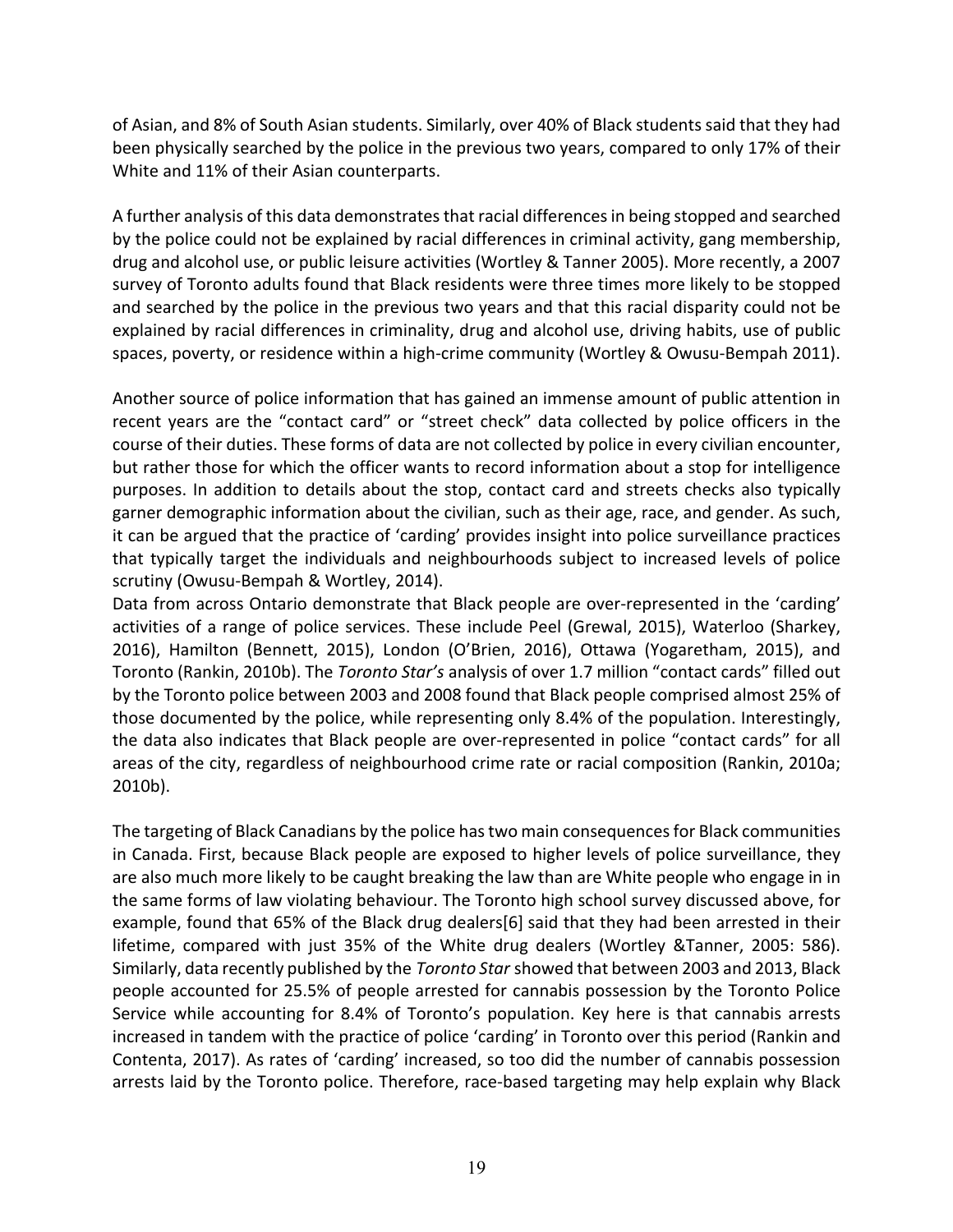people are over-represented in arrests for cannabis possession even though empirical evidence suggests that rates of cannabis use are similar across racial groups (Hamilton et al., 2018).

A second important consequence of differential police stop and search practices is that they contribute to perceptions of criminal and social injustice. Indeed, evidence suggests that Black people who are frequently stopped and questioned by the police perceive much higher levels of bias and discrimination in the Canadian criminal justice system than do Black people who are not frequently stopped (Wortley and Owusu-Bempah, 2011). As such, these practices may signal to Black people, that irrespective of individual behaviour, being Black means being considered one of the "usual suspects" (Ibid).

## *2. Pre-trial Decision-Making*

As gatekeepers of the criminal justice system the police influence who is officially processed by that system. Here, racial disparities at the front end in terms of stop and search, and other areas of decision making, can have serious consequences. An analysis of Toronto Police data on drug arrests carried out by the *Toronto Star* showed that Black people were not only over-represented in drug possession charges, but were also less likely to be released by the police at the scene than White people. The data indicated that 23. 6% of those arrested on one count of simple drug possession were Black (compared with 8.1% of the population) and 63.8% were White (compared with 62.7% of the population). While 76.5% of White accused were released at the scene on drug possession charges, the same was true for only 61.8% of Black accused (Rankin et al., 2002a;b).

Pre-trial detention rates also varied between the two groups, as 15.5% of Black accused were held until their trial compared to 7.3% of Whites. These findings held constant, even after controlling for other relevant factors (Rankin et al., 2002a;b). A study conducted by Kellough and Wortley (2002) provides further evidence of racial disparity in pre-trial decision-making. This study tracked over 1,800 criminal cases from two Toronto bail courts during a six-month period in 1994. The findings indicate that 36% of Black accused were detained before trial compared to 23% of accused from other racial backgrounds. Again, race remained a significant factor even after controlling for relevant factors such as flight risk and danger to the public (Kellough & Wortley, 2002: 195-196).

Data recently released by the Ontario Ministry of Community Safety and Correctional Services shows that Black accused are also detained longer before trial than White accused (Mehler-Paperny, 2017). It is important to note that the denial of bail has serious consequences for the accused. First, the denial of bail might be used as a way to coerce guilty pleas from individuals who are reluctant to be held in detention centres for extended periods of time. Second, individuals who have been denied bail receive longer custodial sentences than individuals who are found guilty but were not held in remand before their trial (Sacks & Ackerman, 2014: 69).

## *3. Incarceration*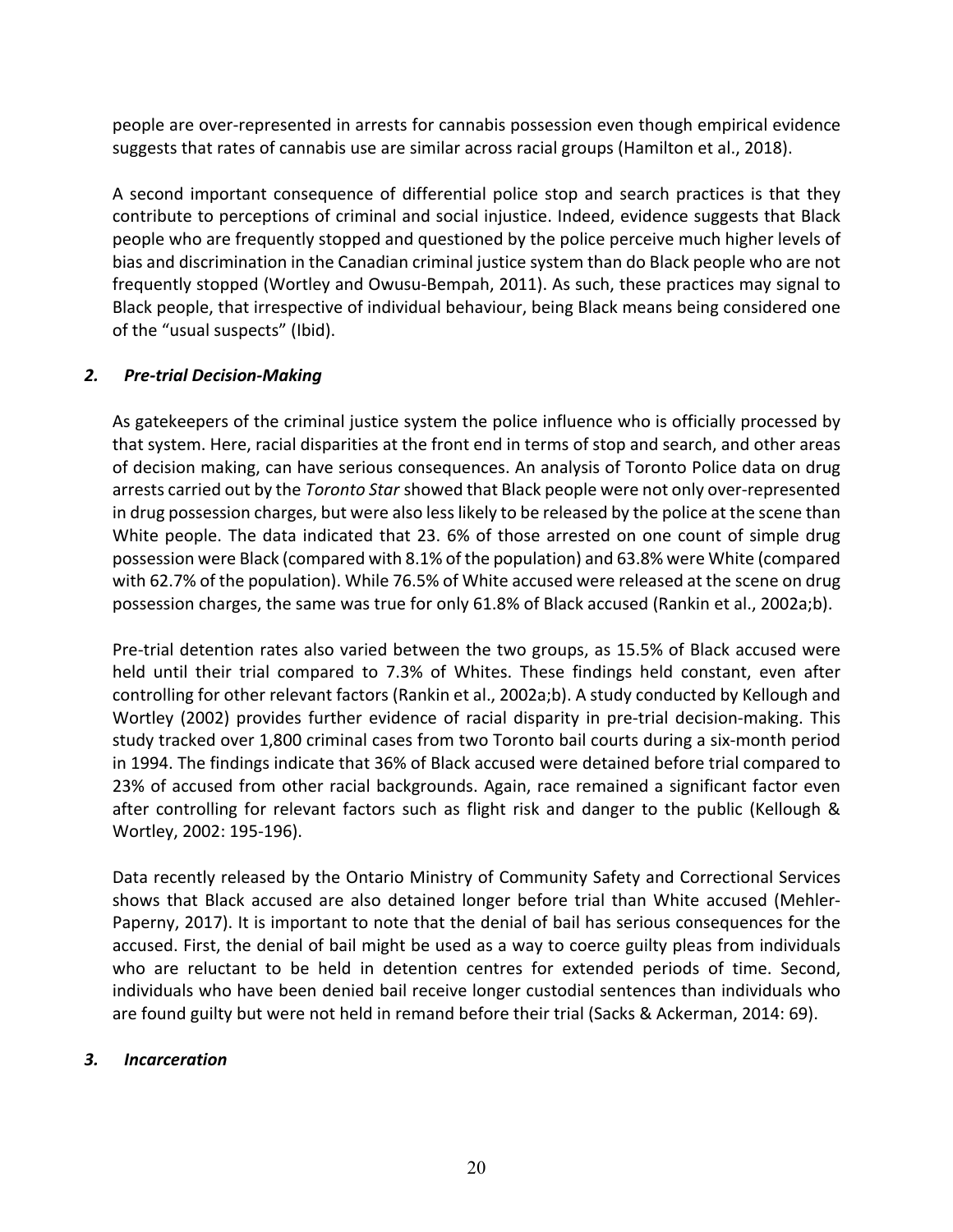Despite a decline in the overall inmate population, the number of Black offenders confined in Canadian federal correctional institutions increased by 75% in the decade leading up to 2012. Whereas Black Canadians represent just 2.9% of the overall Canadian population, they accounted for 9.3% of the total federal prison population (Office of the Correctional Investigator, 2013a). Of concern is both the increasing representation of Black Canadians in federal custody, and also their treatment within these institutions (OCI, 2013a; b; 2014; 2015; 2016; 2017). Based on consultations with Black inmates and a review of correctional data, the Office of the Correctional Investigator (OCI) produced a detailed report that documented the inequalities faced by Black inmates (OCI, 2013a).[7]

The OCI found that Black inmates consistently reported that institutional rules were applied differently to them when compared with Whites and inmates from other racial groups. Indeed, the OCI determined that between FY 2007/08 and 2011/12, the number of Black inmates facing disciplinary charges increased by 59%, whereas the overall number of disciplinary charges laid over the same period dropped by 7%. Of note, over this period, Black inmates were consistently over-represented in discretionary charge categories (those requiring judgement on the part of correctional officers), whereas they were consistently under-represented in less discretionary charge categories (such as possession of stolen property, theft and damage of property) (OCI, 2013a: 22).

Furthermore, between 2009 and 2013, despite being classified as having lower risk/needs scores, Black inmates were more likely to be placed in maximum security (OCI, 2013a: 21). In addition to being sent to higher security facilities, despite being classified on average as lower risk, Black inmates are less likely than their counterparts to have their custody score lowered so that they could be transferred to medium or minimum security prisons. This suggests that at some point between risk classification and prison placement, Black inmates are classified as higher risk, deserving of maximum security, and at no point does it appear that this assessment reversed. The OCI has also found that Black inmates are over-represented in admissions to segregation and disproportionately involved in use of force incidents. Whereas Black inmates accounted for 9.3% of the total inmate population in FY 2011/12 they accounted for 11.7% of inmates placed in involuntary segregation (OCI, 2013a: 23). In FY 2012/13 Black inmates were involved in 13% of use of force incidents.

The bulk of evidence from the OCI report suggests that Black inmates were often not treated with dignity and respect by CSC staff. Evidence also suggests that such (mis)treatment was tied to aspects of the inmates' culture (e.g. language, dress, etc.) and the places from which they were drawn (i.e. where Black inmates lived prior to incarceration). Black inmates provided examples of over-hearing CSC staff mocking the way they spoke or trying to speak with a Jamaican accent, for example, to their colleagues*.* One inmate reported a correctional officer asking him "What is wrong with your tongue, don't talk to me like a hoodlum" (OCI, 2013a: 19)*.*

Black inmates also reported numerous examples of stereotyping and that judgments about their character and lifestyle were also common. Most of the Black men described being labeled a 'gang member', a 'trouble maker, a 'drug dealer', and/or a 'womanizer' (OCI, 2013a: 17). Furthermore,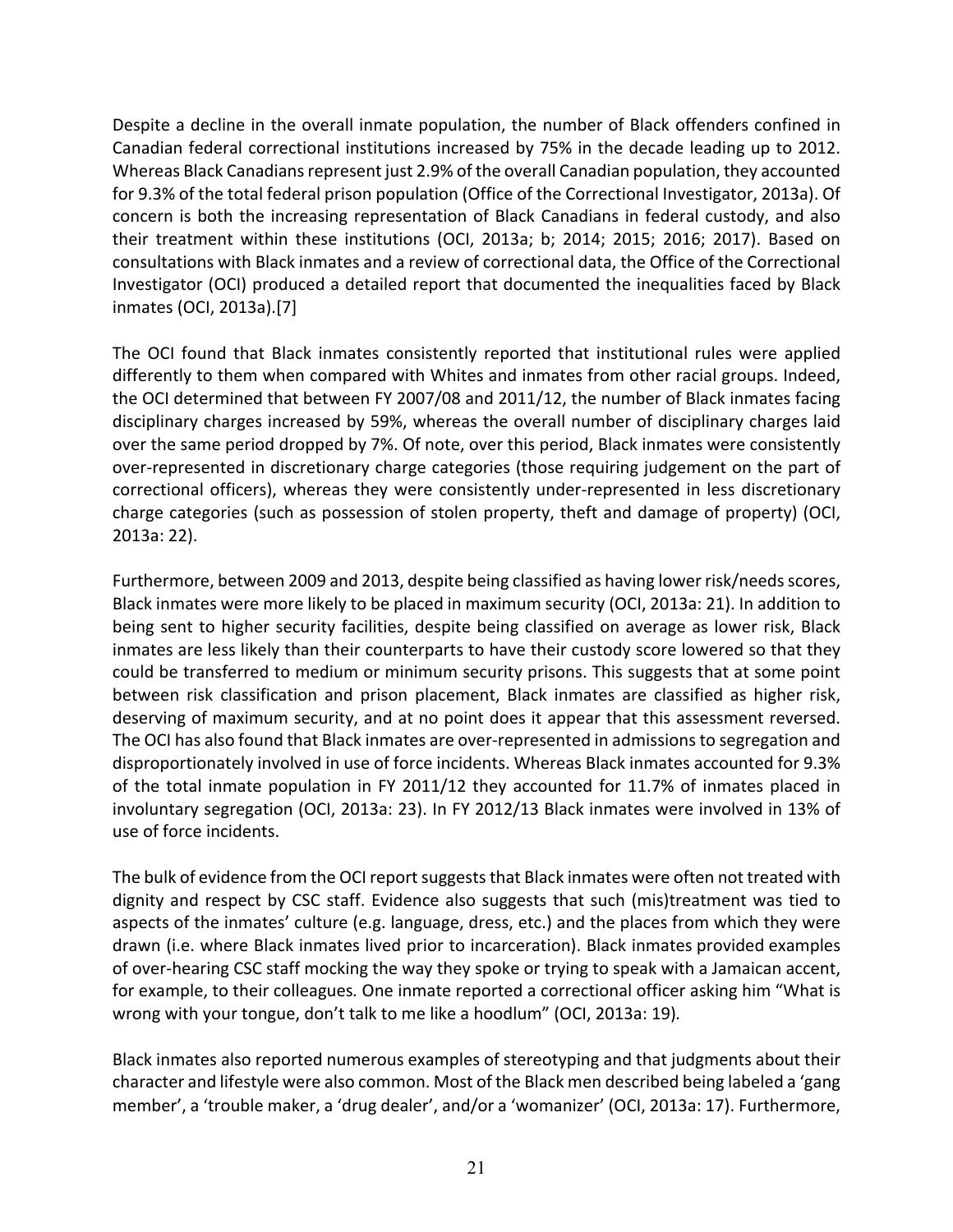among Black inmates "The gang member/affiliation stereotype" was of "particular concern" (Ibid). During the focus groups, Black inmates stated that correctional staff associated Black inmates' home postal code with gang membership. This meant that depending on home address of the inmate, Black inmates were associated with gangs from that area. Consequently, Black inmates reported that the gang label hindered their ability to obtain access to CORCAN jobs[8]*,* thereby leaving them working jobs that provided little valuable experience (Ibid). Indeed, while the overall prison unemployment rate in federal correctional facilities was 1.5% in 2012/2013, the unemployment rate for Black inmates was much higher at 7%. Therefore, Black inmates were disproportionately restricted from receiving hands-on training in employable skills that would aid their re-entry into society (OCI, 2013a: 20).

Black overrepresentation in corrections is also apparent at the provincial level. In 2010, Black adults accounted for 17.7% of admissions to provincial custody while making up 3.9% of the overall population (Owusu-Bempah & Wortley, 2014). Similarly, in 2011-2012, Black youth accounted for almost one-quarter (24.1%) of admissions to custody in Ontario while comprising only 3% of the province's youth population at the time (Rankin & Winsa, 2013). Notably, the incarceration rates for young men have steadily declined since the introduction of the Youth Criminal Justice Act in 2003; however, Black male youth have not benefitted from this decline. In fact, evidence from both the federal and provincial correctional systems indicate that incarceration is becoming increasingly concentrated among certain racialized groups, and in specific geographical areas, and that Black Canadians have been disproportionately affected by these trends. This is troubling in light of what is known about the negative consequences of concentrated incarceration.

For individuals, incarceration significantly reduces later employment rates and income levels (Freeman, 1992). Incarceration also has a significant negative influence on social networks, social relationships, and long-term life chances, thus impacting one's ability to contribute to family and community (Clear, 2008; Roberts, 2004). The families of those incarcerated also suffer financial and emotional costs related to separation, the loss of income, and the need to support an imprisoned family member (Braman, 2002; Wildeman et al., 2012).

There is evidence to suggest that the arrest of parents disrupts marital relationships, separates children from their parents, and can result in the permanent dissolution of these relationships (Christian, 2004). Research has also shown that children with parents in prison suffer serious psychological consequences, including depression, anxiety, feelings of rejection, shame, anger, and guilt (Browning et al, 2001). These children are also more likely to experience school failure, under-employment, and illegal drug use (Clear, 2008). Importantly, studies have shown parental incarceration to be a risk factor for juvenile delinquency, further exacerbating crime problems in affected communities.

The impact of concentrated incarceration clearly extends from the family unit into the community. As going to prison has a permanent impact on employment and earning potential, it also damages the labour prospects of young people in a community by decreasing the pool of individuals who can act as mentors and social contacts (Sabol & Lynch, 2004). A reduction in the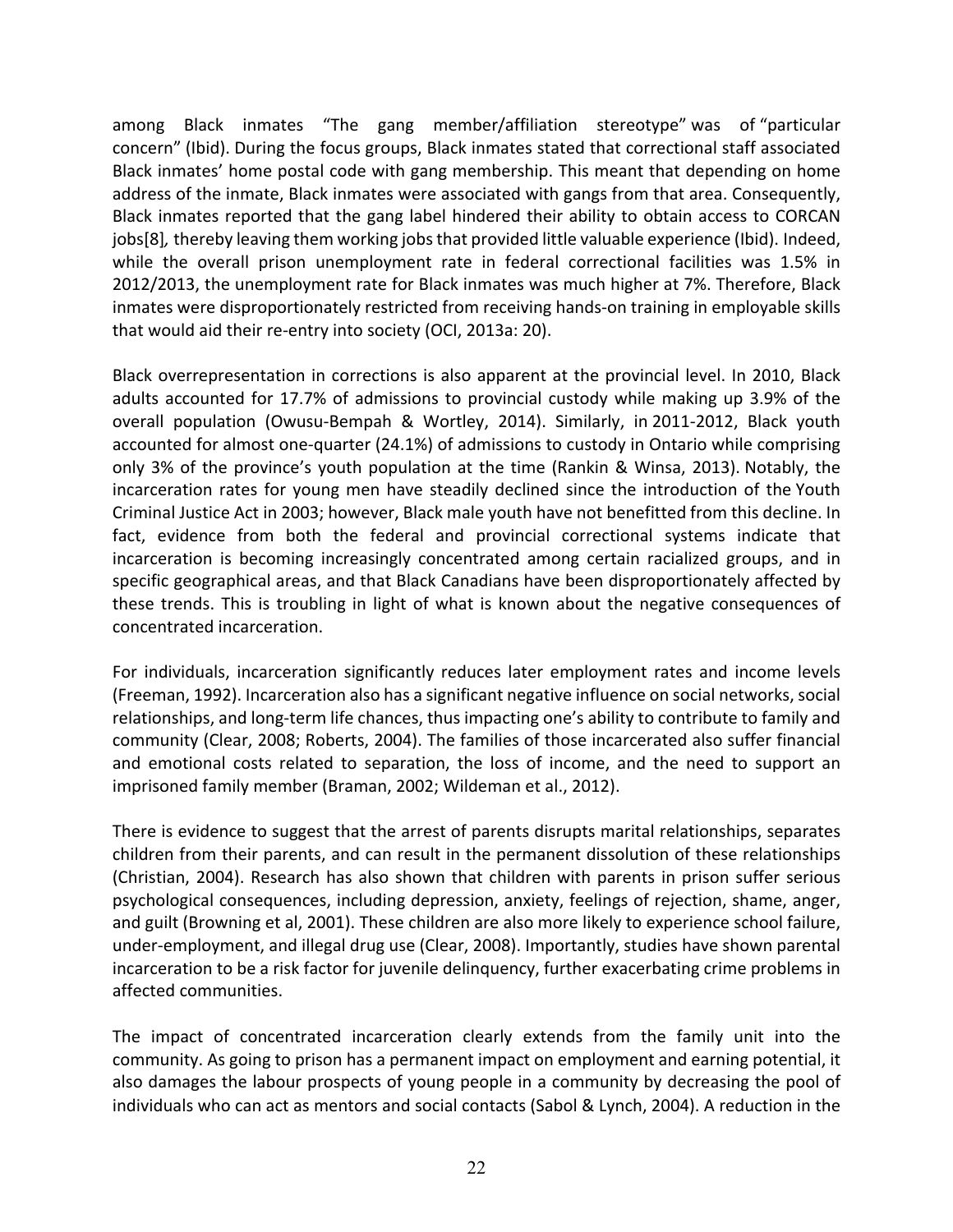number of people engaged in the labour market not only depletes supplies of human capital, but also affects the local economy because individuals have less money to spend at local establishments (Sullivan, 1989; Venkatesh, 1997). Importantly, concentrated incarceration distorts social norms, leads to the breakdown of informal social control, and therefore undermines the building blocks of social order which are essential for community safety (Clear, 2002).

In sum, concentrated incarceration can further exacerbate existing social problems, fostering a cycle of inequality within communities and across generations. The fact that incarceration is becoming increasingly concentrated amongst Black Canadians should be of a concern, precisely because it reproduces the very conditions that contribute to incarceration in the first place.

## **9. Expert Opinion**

As documented above, Black Canadians present experiences are rooted in our country's history of colonialism, slavery and segregation. These systems, the latter of which existed well into the 20<sup>th</sup> century in Ontario, were premised on the idea that Black people are inherently inferior. These systems also served to structure the nature of early social relations in Canada, while at the same time shaping the economic and political landscape. While White Canadians were provided opportunity to access good schools, good jobs and representation in political office, Black Canadians were largely relegated to the margins of Canadian society.

These early experiences of Black Canadians has informed the experiences of those that have come after them. Stereotypical notions about Black intellectual inferiority, the pathological nature of Black families and of Blacks' supposed innate propensity for crime, all rooted in this early period, continue to influence how Black people are treated today. The data documented above demonstrate that Black children are disproportionately removed from their families, due in part, to discrimination in child welfare assessments. Black children are deemed to be less academically inclined and thus streamed into non-university tract programs. They are also subject to harsher discipline in schools which reduces their likelihood of graduation. In the employment sector, Black people face discrimination in hiring, and at times, earn less money for similar work performed by White Canadians, resulting in increased rates of unemployment and poverty. The increased representation of Black people in impoverished neighbourhoods means that they have less access to good schools, community centres and health facilities. They are also exposed to the harsher forms of policing practiced in marginalized neighbourhoods in response to problems of crime and violence.

Importantly, Blacks' negative treatment by these institutions, and the disparate outcomes experienced within them, are cyclical and compounding. Indeed, increased exposure to the child welfare system reduces the chances of academic success, which reduces employability, thus increasing levels of poverty. These circumstances are passed from generation to generation. The data documented above also clearly demonstrate that Black Canadians, and young Black men in particular, keenly feel the discrimination they experience at the hands of the criminal justice system. Young Black Canadians are not only over-represented in stop, search and carding